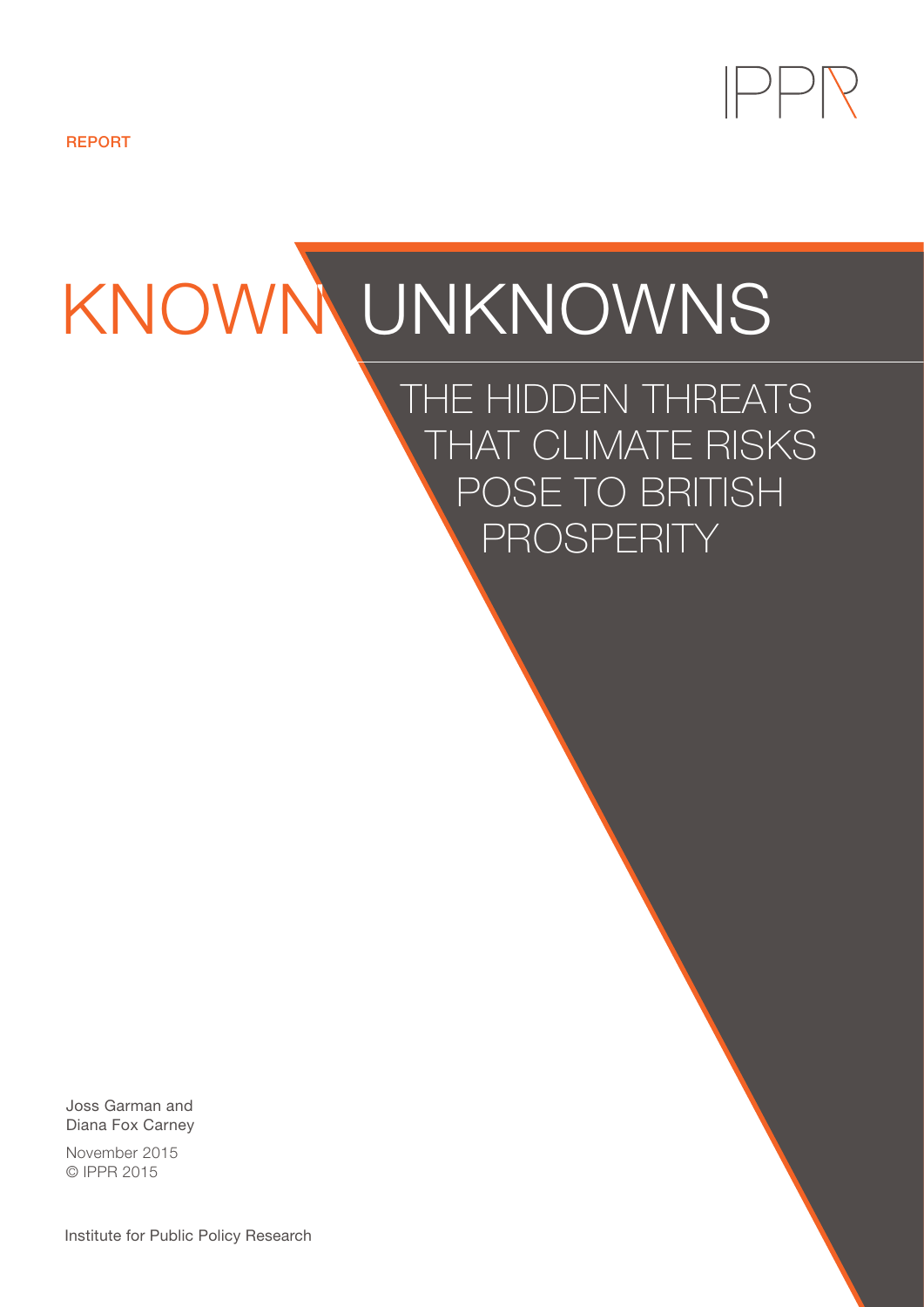# ABOUT IPPR

IPPR, the Institute for Public Policy Research, is the UK's leading progressive thinktank. We are an independent charitable organisation with more than 40 staff members, paid interns and visiting fellows. Our main office is in London, with IPPR North, IPPR's dedicated thinktank for the North of England, operating out of offices in Manchester and Newcastle, and IPPR Scotland, our dedicated thinktank for Scotland, based in Edinburgh.

The purpose of our work is to conduct and publish the results of research into and promote public education in the economic, social and political sciences, and in science and technology, including the effect of moral, social, political and scientific factors on public policy and on the living standards of all sections of the community.

IPPR 4th Floor 14 Buckingham Street London WC2N 6DF T: +44 (0)20 7470 6100 E: info@ippr.org www.ippr.org Registered charity no. 800065

This paper was first published in November 2015. © 2015 The contents and opinions in this paper are the author's only.

# IDEAS to CHANGE LIVES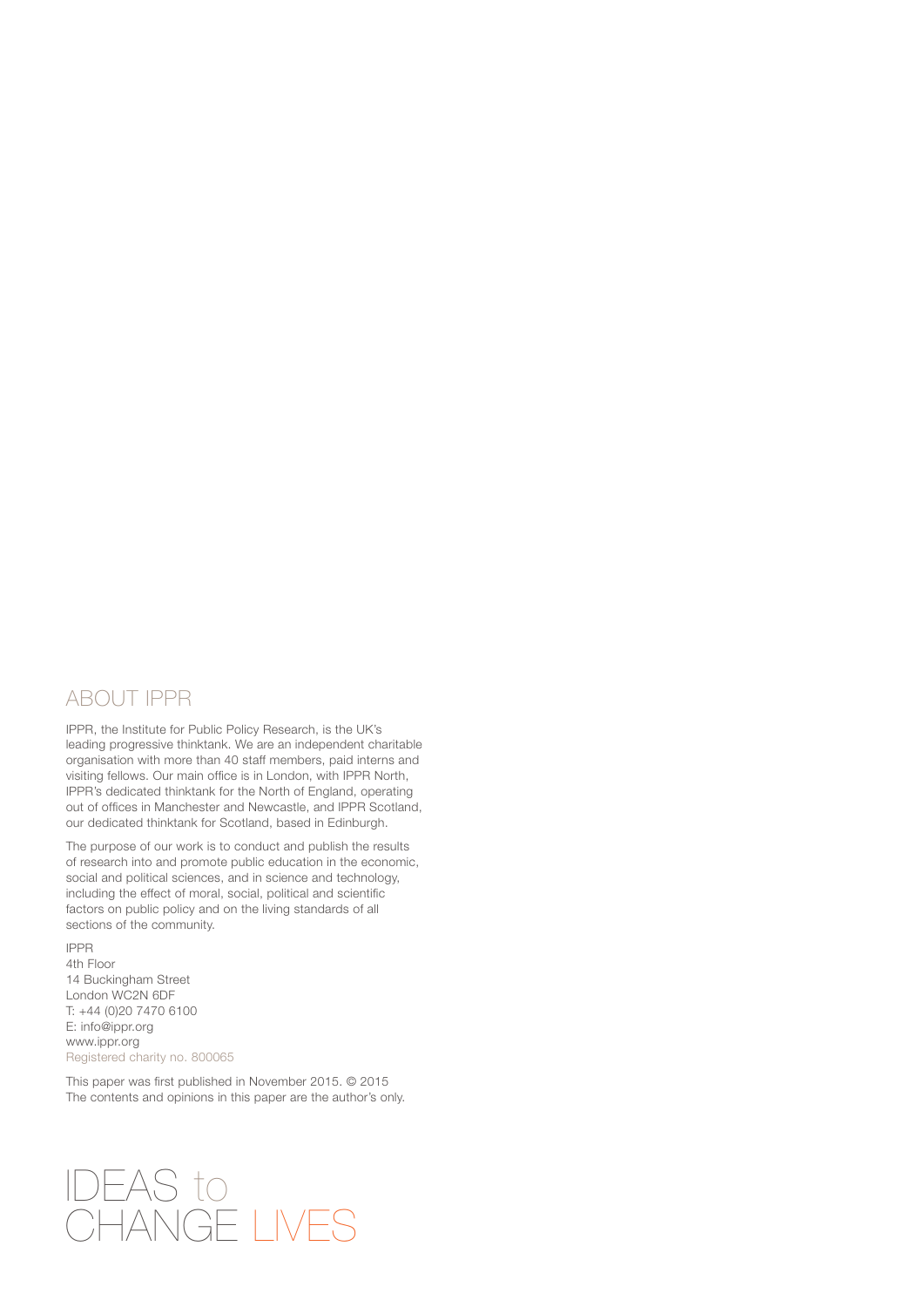# **CONTENTS**

| 1. Climate risks: Weather makers, weather takers and the threats to British                                                                                                                                             |  |
|-------------------------------------------------------------------------------------------------------------------------------------------------------------------------------------------------------------------------|--|
| Risks to prosperity if the world succeeds in keeping temperature increases                                                                                                                                              |  |
| Risks to prosperity if the world fails to keep temperature increases below 2°C 9                                                                                                                                        |  |
| 2. How to respond to the economic risks of climate change 14<br>Why are markets currently failing to account for climate risks?  15<br>How can investors and institutions improve the way they address climate risk? 17 |  |
|                                                                                                                                                                                                                         |  |
|                                                                                                                                                                                                                         |  |
| Recommendations to build understanding of where the UK economy is                                                                                                                                                       |  |
| Recommendations to ensure financial decision-makers have the information                                                                                                                                                |  |
| Recommendations to ensure asset managers do not ignore these risks                                                                                                                                                      |  |
| Recommendations to reduce the overall level of the risk that most                                                                                                                                                       |  |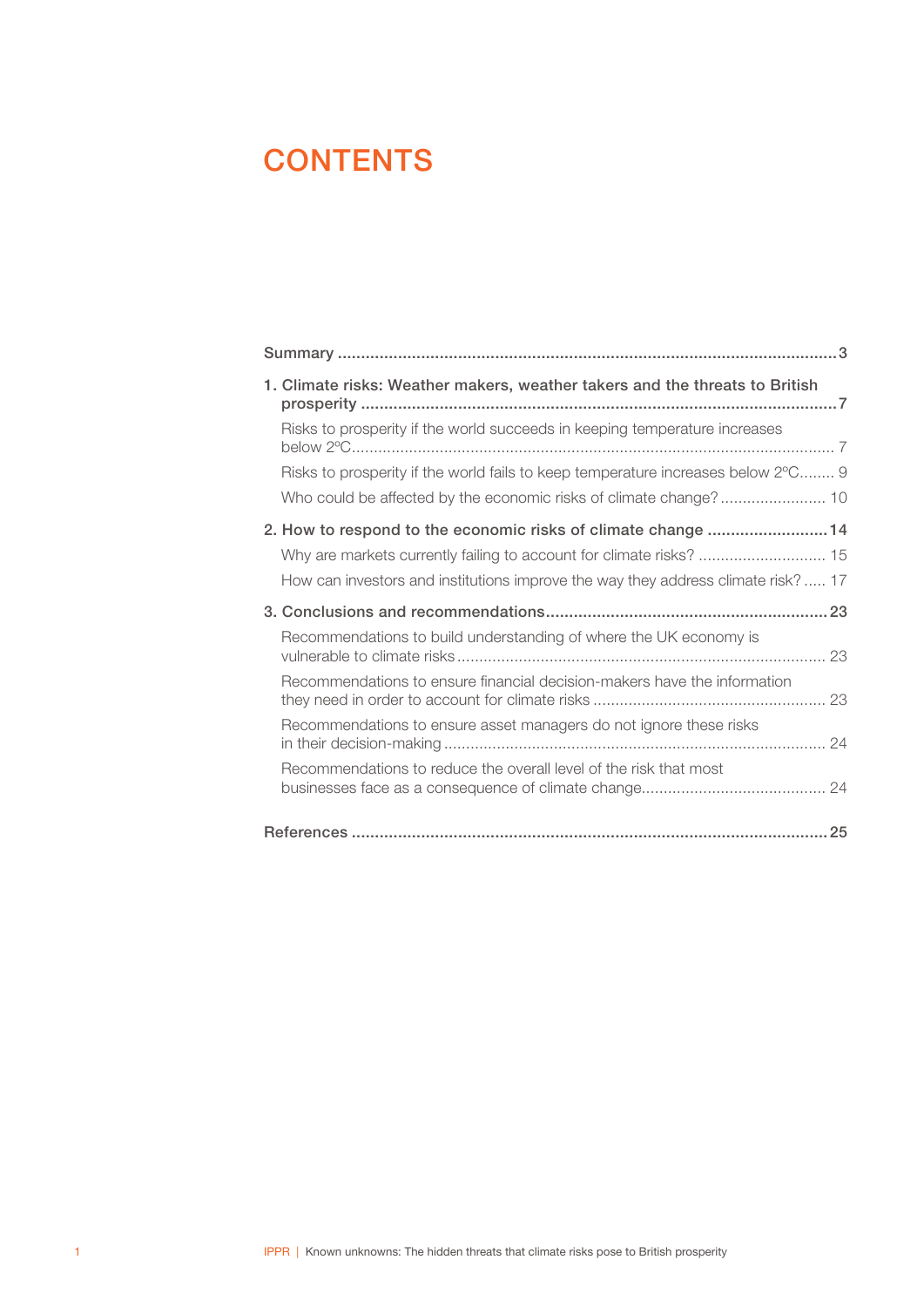# ABOUT THE AUTHORS

Joss Garman is associate director for energy, transport and climate change at IPPR.

Diana Fox Carney is director of strategy and engagement at IPPR.

# ACKNOWLEDGMENTS

Thanks go to the following for their absolutely immense help with this project: Rowan Douglas, David Simmons, Sophie Ellis, Ana Gonzalez Pelaez, Ben Caldecott, Jillian Reid, Charlie Kronick, Louise Rouse, Will Martindale, Paul Chandler, Nick Robins, Ruth Davis, David Pitt-Watson, Charlotte Cristofari, Pascal Canfin, Edmund Lakin, Zoe Knight, Jakob Thomä, Baroness Bryony Worthington, Julian Poulter, Lauren Smart, Matthew Kiernan, Jonathan Hoare, Bethan Livesey, Josh Goodman and Catherine Colebrook.

Special thanks goes to both Bank of England governor Mark Carney for addressing an IPPR roundtable discussion on this subject earlier this year, and to all of the contributions from those who attended that event.

IPPR is grateful to the Willis Group and HSBC for their financial support for this research.

Any errors are the authors' alone.

#### Download

This document is available to download as a free PDF and in other formats at:

[http://www.ippr.org/publications/known-unknowns-the-hidden-threats-that-climate-risks-pose-to](http://www.ippr.org/publications/known-unknowns-the-hidden-threats-that-climate-risks-pose-to-british-prosperity)[british-prosperity](http://www.ippr.org/publications/known-unknowns-the-hidden-threats-that-climate-risks-pose-to-british-prosperity)

#### Citation

If you are using this document in your own writing, our preferred citation is:

Garman J and Fox Carney D (2015) *Known unknowns: The hidden threats that climate risks pose to British prosperity*, IPPR. [http://www.ippr.org/publications/known-unknowns-the-hidden-threats-that](http://www.ippr.org/publications/known-unknowns-the-hidden-threats-that-climate-risks-pose-to-british-prosperity)[climate-risks-pose-to-british-prosperity](http://www.ippr.org/publications/known-unknowns-the-hidden-threats-that-climate-risks-pose-to-british-prosperity)

#### Permission to share

This document is published under a creative commons licence: Attribution-NonCommercial-NoDerivs 2.0 UK <http://creativecommons.org/licenses/by-nc-nd/2.0/uk/> For commercial use, please contact <info@ippr.org>

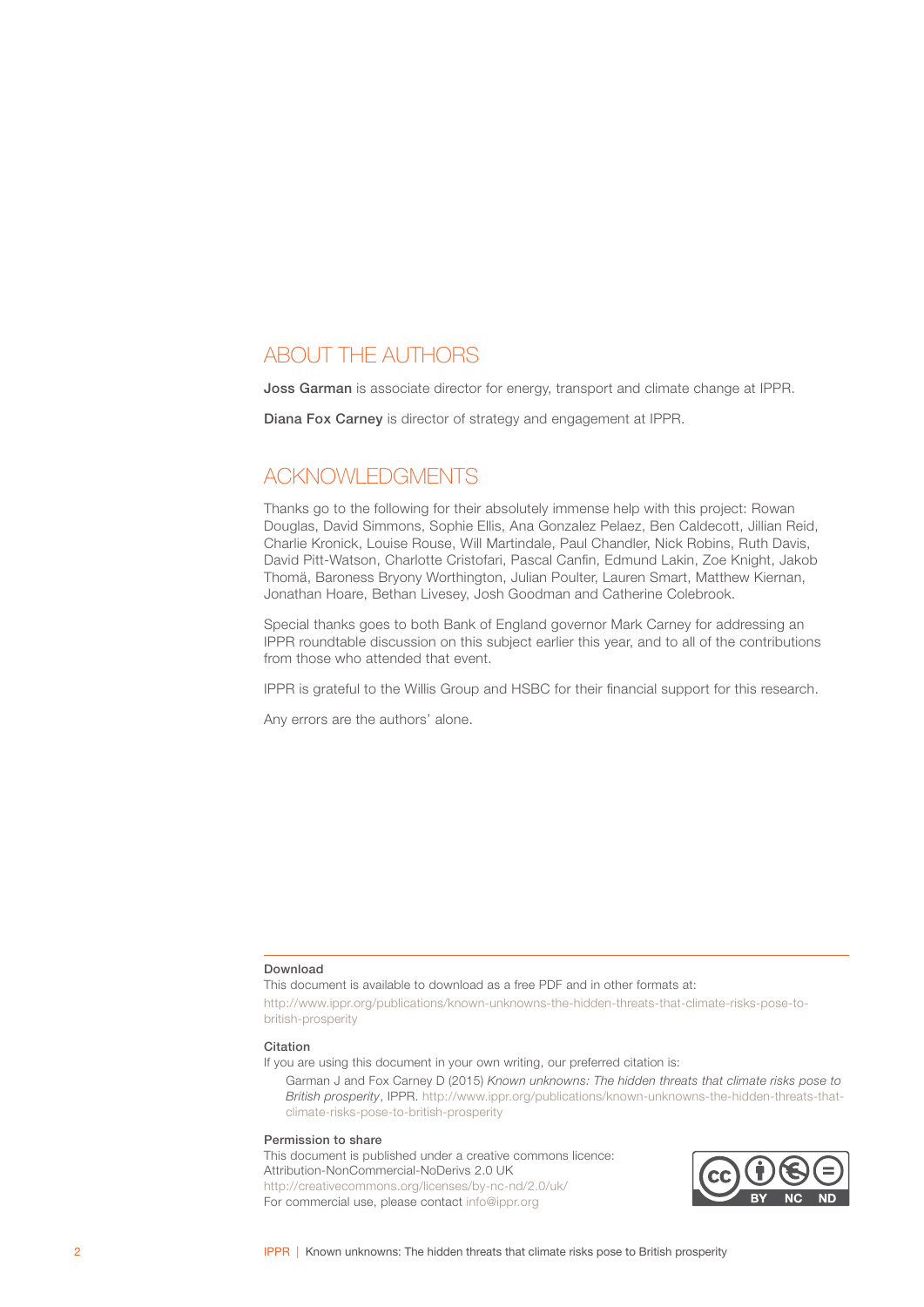# <span id="page-4-0"></span>SUMMARY

Britain faces the risk of major economic losses as a consequence of climate change, irrespective of the outcome of the United Nations summit in Paris. This fact was affirmed in September 2015 by the governor of the Bank of England, Mark Carney, who explained that 'climate change will threaten financial resilience and longer-term prosperity' and warned 'once climate change becomes a defining issue for financial stability, it may already be too late' (Carney 2015).

## Risk 1: the low-carbon transition

There are risks associated with a disorderly transition to a low-carbon economy. If governments around the world take action to introduce stringent new climate and energy policies in the decades ahead, in line with their stated commitment to keeping global temperature rises below 2ºC, trillions of dollars in investments in some fossil fuel assets could lose value. Lord Stern has described this risk as a 'carbon bubble' resulting from a mispricing of fossil fuel reserves. This mispricing is due either to the failure of markets to account for future policy changes designed to curb rising global temperatures, the increasing potential of disruptive clean technologies to price out more-polluting energy sources, or the belief that policy commitments on climate change will not in fact be followed through upon. Evidence from the UN's panel of climate scientists has suggested that serious action on climate change would mean that between one-fifth and one-third of proven reserves would become 'unburnable' (ibid). In his speech, Carney (2015) warned that 'the exposure of UK investors… to these shifts is potentially huge'. CitiGroup has estimated that \$100 trillion in assets could become 'stranded' (Chanell et al 2015).

A major study led by a number of former finance ministers and heads of government suggested that almost three-quarters of global fossil fuel assets that would be hit under such a scenario are owned by governments (Zou et al 2015). The indirect effects on governments could also be huge, since billions of pounds of revenues are generated from taxation related to polluting companies and polluting activities: the UK's oil and gas sector is the largest corporate taxpayer in the country (PwC 2012).

The prosperity of millions of British savers who are, perhaps unknowingly, invested in fossil fuel assets through their pension schemes could also be hit. Nineteen FTSE 100 companies are currently in natural resource and extraction sectors, and a further 11 are in power utilities, chemicals, construction and industrial goods sectors (Carney 2015). UK local authority pension funds alone are understood to hold £14 billion worth of fossil fuel assets (Platform et al 2015).

#### Risk 2: unchecked global warming

At the same time, there is a risk that the combination of international climate policy efforts and cleaner technologies are insufficient to prevent fossil fuel reserves being burned. The result would be dangerous global temperature increases of more than 2ºC. Such temperature rises would harm a different constituency of businesses: those that experience the direct and indirect effects of increasingly frequent and severe weather events on their infrastructure and global operations. The Stern review suggested that unchecked global warming could have an immense impact on the overall resilience of the global economy, with annual reductions in GDP of between 5 and 20 per cent (Stern 2006).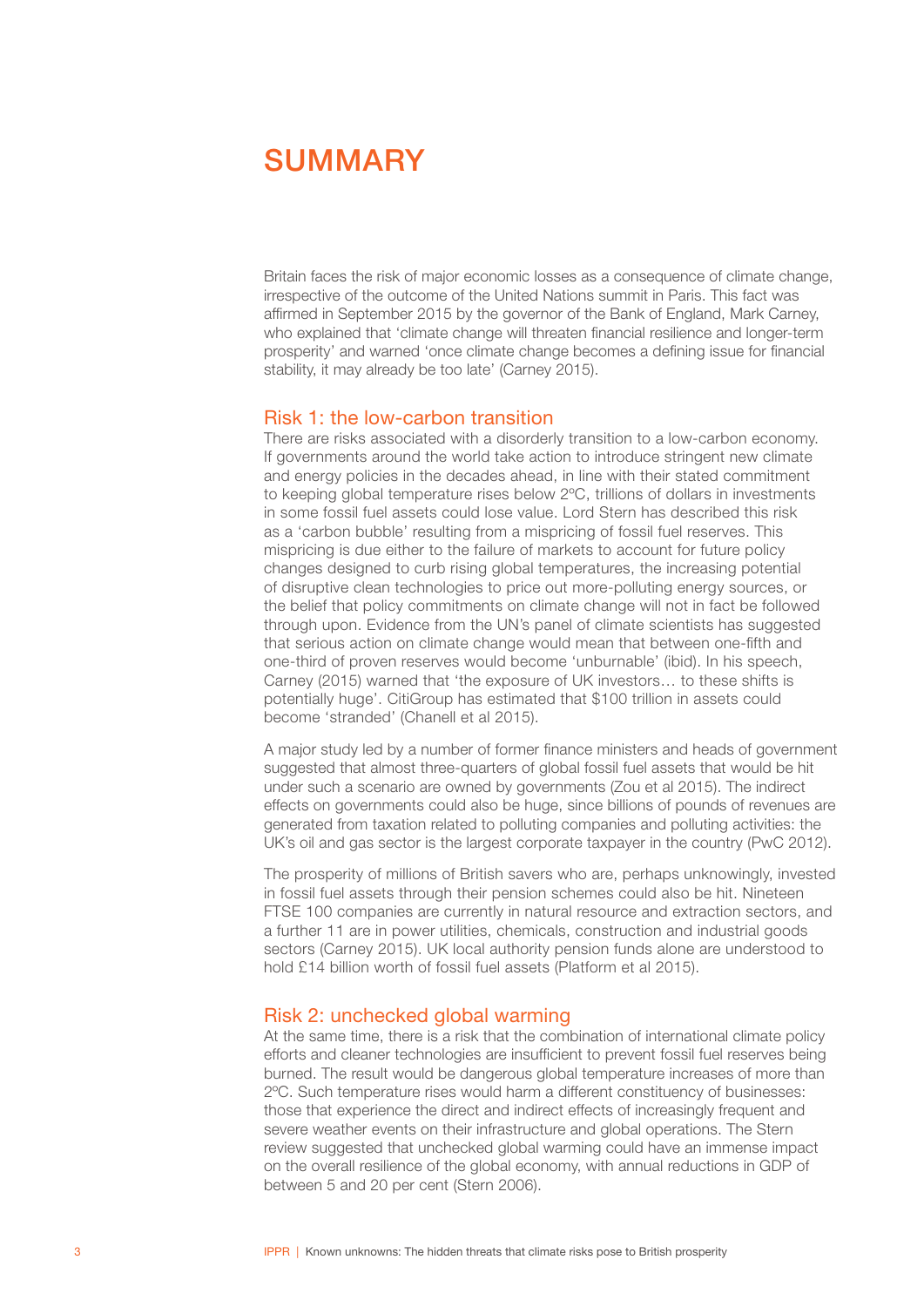Insurance experts at the Willis Group estimate that insured losses from a single major European windstorm event, for example – something which is made more likely by a warming climate (UCS 2015) – could be in the region of €10–€30 billion, depending upon the return period.<sup>1</sup> Uninsured losses related to the same event could add up to 200 per cent to this figure, $2$  and insured losses for the UK alone could range from €3–€17 billion.

And this is a single extreme event. A recent report produced for Aviva Investors put the possible cumulative losses that could result from a series of impacts of warming at \$4.2 trillion globally (EIU 2015: 2). The UK could be particularly badly exposed because of the importance of the financial services sector to the British economy and because it is vulnerable to increased flood risk.

## Risk 3: insurance liabilities

A third way in which climate change could impact upon financial stability is through liability risks, particularly to insurers. These could result from those who have suffered loss or damage from the effects of climate change seeking compensation from those they hold responsible (Carney 2015). This issue of compensation claims is already a major feature of UN negotiations on climate change. The UN Human Rights Council has warned that: 'A failure (by governments and other actors) to take reasonable preventative action to reduce exposure and vulnerability and to enhance resilience, as well as to provide mitigation, is a human rights issue' (quoted in Gonzalez-Pelaez and von Dahlen 2015: 7).

#### Is the business community aware of these risks?

Many business leaders readily acknowledge that climate risks such as these could have a major impact on economic value. Three-quarters of executives in one recent UK survey said they believed the effects of rising temperatures present 'bottom line risks', though they seldom talk about these risks directly (Carbon Trust 2015).

Regulators are similarly beginning to pay greater attention to such risks. In 2013, the UK became the first country in the world to introduce mandatory carbon reporting for listed companies. The largest companies are required to publish their carbon footprints to enable investors to make more informed decisions about the possible impact of future policy changes. Over the past year or so, both the Bank of England and the G20's Financial Stability Board have launched probes into climate risks to the financial system, as have the Swiss and German governments. In 2016, the French government is expected to 'stress test' financial institutions to gauge their vulnerability to climate risks.

Nevertheless, by and large, markets are still blind to climate risks. The EIU report for Aviva found that only 1.4 per cent of institutional investors have a target to reduce the carbon footprint of their investments (EIU 2015). Another survey of the top 500 global asset owners, who between them own \$40 trillion in assets globally, found that nearly half of funds have done nothing at all to protect investors from climate change risks (AODP 2015).

This paper makes practical recommendations for policy measures that would begin to address this problem.

In correspondence with Willis Group, 2015.

<sup>2</sup> These losses would accrue across northwest Europe, with some ultimately being absorbed by global reinsurers.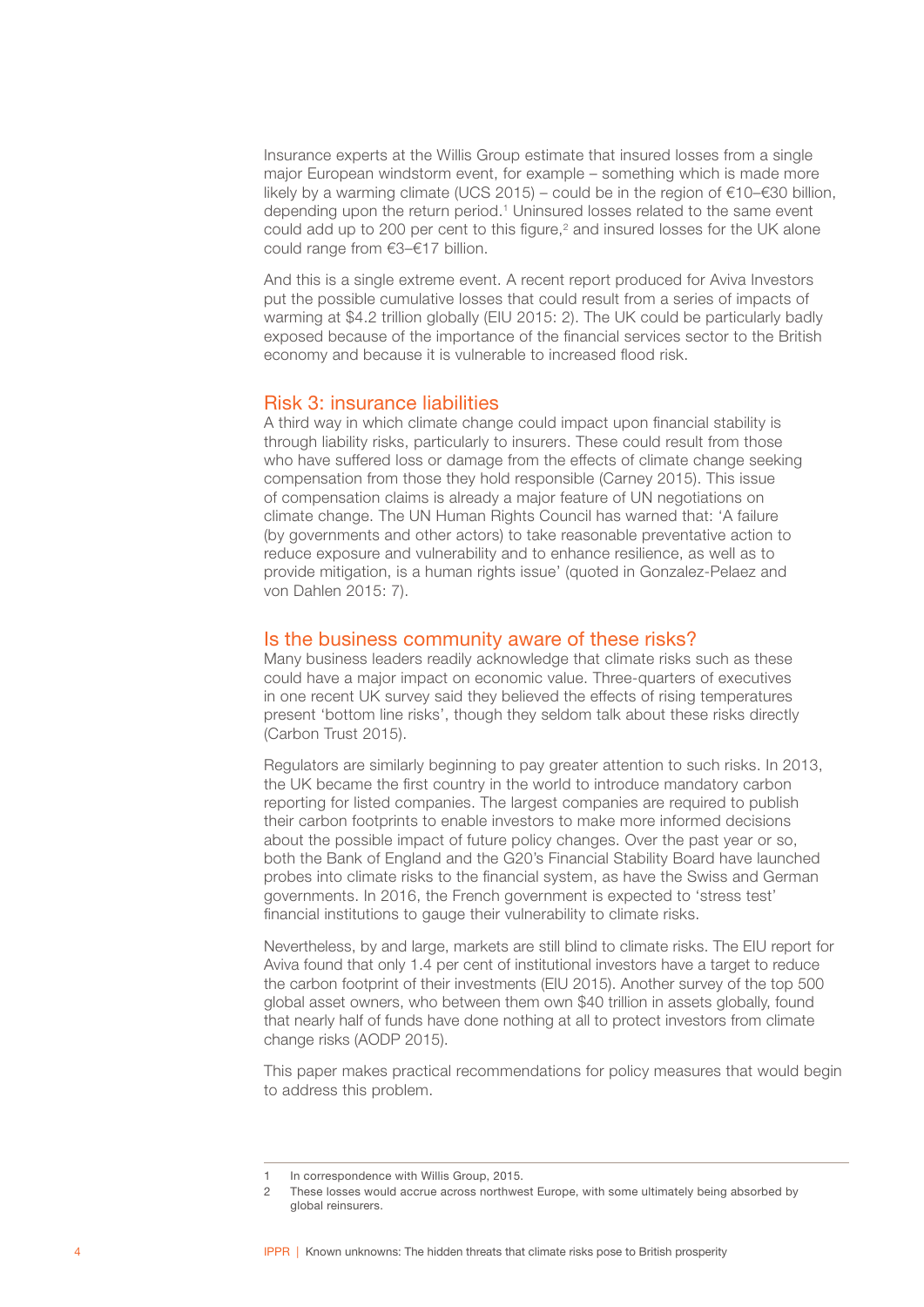# Key findings

Our research identifies three broad reasons why markets are currently failing to account for climate risks.

- 1. Climate risks are seen as too distant to be relevant to financial decisionmakers, who tend to focus on a short-term timeframe in which climate shocks are seen as unlikely to have a significant, financially material impact. The governor of the Bank of England has described this problem as the 'tragedy of the horizon'.
- 2. Climate risks are very uncertain they are 'known unknowns'. Scientists have identified some of the risks associated with different levels of increased temperatures, but it is still unclear what the actual temperature trajectory will be (in part because it is not clear how aggressive international policy measures to curb carbon pollution will be), how effects will be distributed across sectors and geographies, or how temperature rises will translate into economic impacts on specific companies and sectors.
- 3. Climate change is widely acknowledged to be an ethical concern and a matter for public policymakers, but climate policies are not taken seriously by many businesses and investment managers. There is no consensus on whether climate risks are a financially material factor, particularly in the short term, and therefore whether businesses and investment managers are legally obligated to take them into account. Many leaders in the private sector argue that it is a matter for governments to establish effective climate policies – such as carbon pricing and clean energy schemes – and that if they were to do so, then markets would respond. Currently, government signals to the market are insufficiently strong to drive large-scale investment away from highly polluting industries.

Our recommendations seek to respond to each of these arguments in turn.

# Summary of recommendations

#### Objective 1

Build understanding of where the UK economy is vulnerable to climate risks.

Following the Paris summit<sup>3</sup> a cross-party group of MPs, such as the Environmental Audit Committee (EAC), should run a parliamentary inquiry to examine the preparedness of leading UK public and private sector institutions to deal with climate-related risks. The inquiry should focus on the risks associated with the likely temperature increases based on commitments made by governments in Paris. It could also call for evidence from certain business figures and institutional investors to learn how their company operations are consistent with the carbon reduction targets implied by national climate change commitments.<sup>4</sup>

#### Objective 2

Ensure financial decision-makers have the information they need in order to account for climate risks

• Building on existing UK carbon reporting, MPs should consider whether to require disclosure of climate risks and, if so, over what time period. This could be followed by regular climate-related stress testing of listed companies and financial institutions in Britain. A stress test approach could use modelling of the kind used for decades by the insurance industry to test the potential financial impact of a maximum probable annual financial loss that an individual or organisation could expect once in a hundred years, based on the latest scientific evidence. This would reveal the likely level of resilience of different businesses.

<sup>3</sup> The 21st session of the conference of the parties to the UNFCCC (COP21), 30 November–11 December.

<sup>4</sup> That is, via 'intended nationally determined contributions' (INDCs).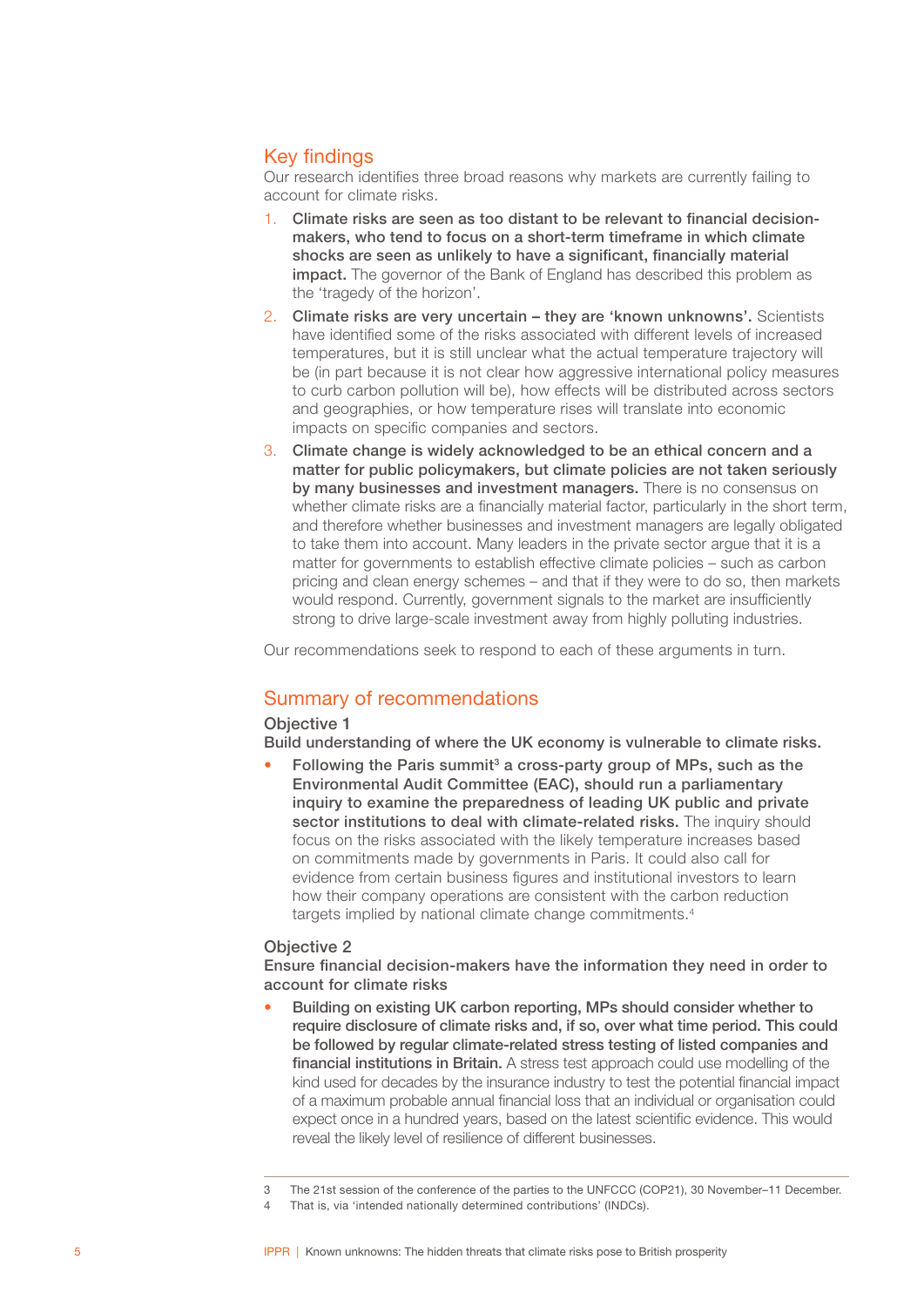• National science research organisations – such as the Royal Society, Met Office, government chief scientists and research funding councils – should collaborate with private-sector risk and resilience modelling agencies to advance research that can usefully inform financial decisionmaking. This would ensure that risk-assessment modelling within the financial services industry is based on the best and most recent scientific understanding.

#### Objective 3

Ensure asset managers do not ignore these risks in their decision-making.

The government should clarify the law governing fiduciary duty so it is clear that climate risks that materially impact upon the value of investments must be taken into account by institutional investors.

#### Objective 4

To reduce the overall level of the risk that most businesses face as a consequence of climate change

The government should continue to deploy policies that incentivise investment in clean energy and reduce the relative economic attractiveness of the most polluting practices – for example, through carbon pricing and other carbon mitigation policies. The Paris summit offers a major opportunity for governments to send a clear signal that the era of fossil-fuel-powered growth is coming to an end. The UK should champion an agreement from the Paris talks that commits each country to raise its ambition on reducing emissions every five years until atmospheric levels of greenhouse gases are stabilised at safe levels.

## $\mathcal{W}$

We learned from the financial crisis the importance of seeking out and exposing hidden economic risks to enable them to be better managed to protect individual and collective capital. It is time for us to follow this lesson again.

Alongside other policy signals designed to produce a stable and orderly low-carbon transition,<sup>5</sup> these practical steps can help better prepare the UK for the threat to our prosperity from climate risks.

<sup>5</sup> For more, see previous IPPR reports *Brighter future* (Straw et al 2014), *Scuttling coal* (Aldridge and Straw 2015) and *When the levy breaks* (Garman and Aldridge 2015).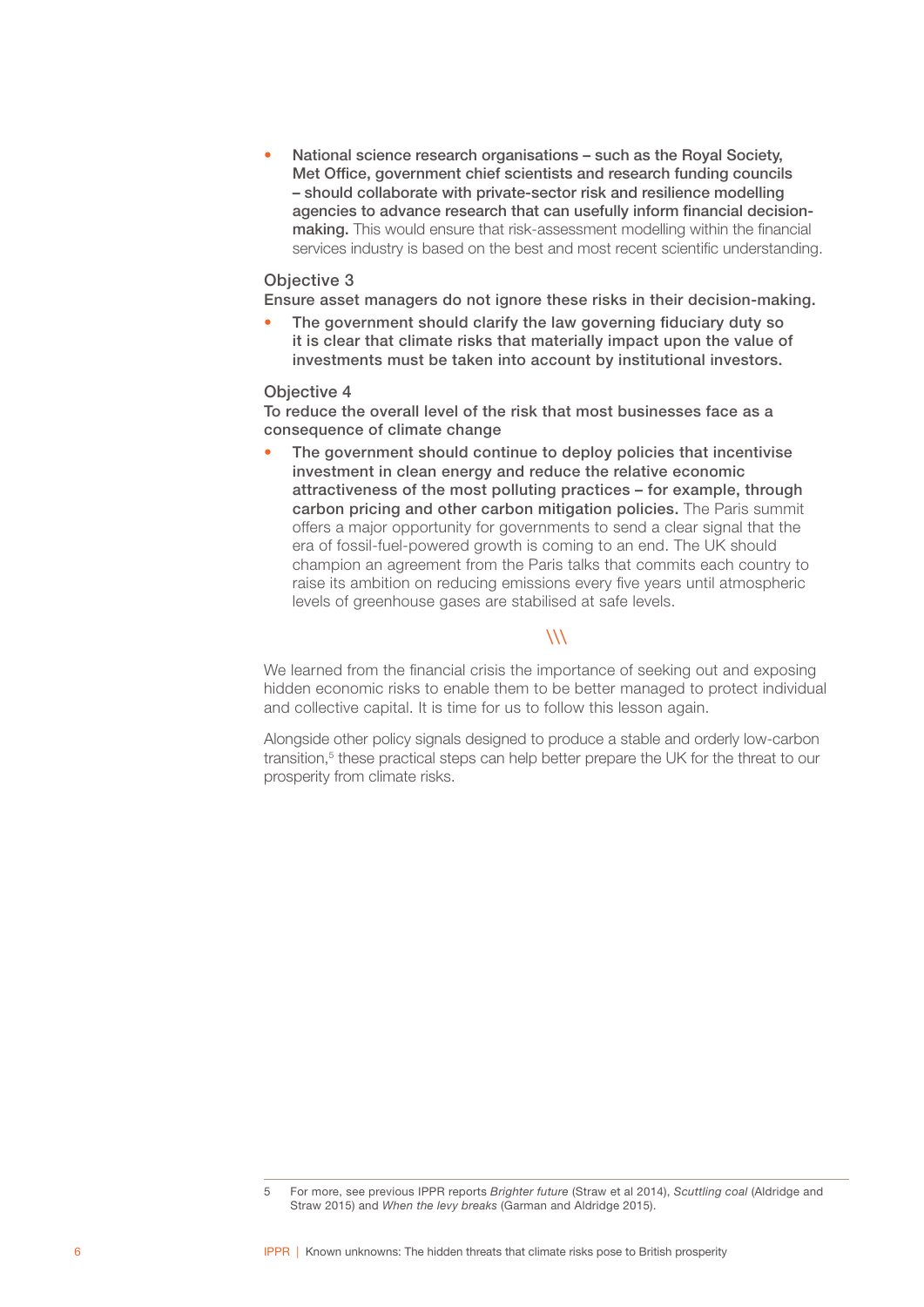# <span id="page-8-0"></span>1. CLIMATE RISKS: WEATHER MAKERS, WEATHER TAKERS AND THE THREATS TO BRITISH PROSPERITY

There is a growing body of evidence that the UK faces significant risks to its security from climate change. This is true whether or not the world achieves the goal it established at the Copenhagen summit in 2009 of limiting global temperature increases to no more than 2ºC.

While the ambition of keeping global temperatures at these safer levels is crucial, and must remain in place, it is difficult to be confident that it will be achieved. Taken together, the national climate plans being submitted to the UN ahead of the Paris conference are insufficient to secure 'climate safety'6 (see Garman 2015).

Right now, it seems far more likely that we face a future of dangerous global temperature increases, of more than 2ºC, and therefore of increased climate-related risks. Evidence suggests that the levels of warming we could see in these scenarios would pose a dangerous threat to human health (CDCP 2015), our food and water security (Lloyds 2015), and even to our national security (CCS 2014).

This paper focusses specifically on the threat posed to British prosperity from climate risks. Crucially, these threats could materialise *whether or not* temperature increases are kept below 2ºC. Indeed, even at the relatively modest levels of temperature increase that we have seen so far – of around 1ºC, as recorded very recently (see Connor 2015) – there are already significant economic impacts.

# Risks to prosperity if the world succeeds in keeping temperature increases below 2ºC

Even if the world succeeds in keeping global temperature rises below 2ºC, risks to certain UK businesses will remain, and different types of business will be affected in different ways.

Fossil-fuel companies and traditional energy utilities that use large quantities of fossil fuels stand to be directly affected by policy changes. This impact is likely to be profound. It has been estimated by scientists that between one-fifth and one-third of the world's proven reserves of oil, gas and coal must remain unburned if we are to avoid dangerous levels of warming of more than 2ºC (IPCC 2014: table 2.2). This could have various impacts.

- One analysis estimates \$28 trillion<sup>7</sup> in lost revenues for the fossil-fuel industry alone over the next 20 years under a global 2ºC scenario (Zou et al 2015). Another, by CitiGroup, suggests that \$100 trillion of carbon assets could become unusable, or 'stranded' (Chanell et al 2015).
- Research by Standard & Poor's has suggested that, even before 2017, new carbon constraints could begin to hit the credit rating of a number of small, non-diversified oil and gas producers (Zou et al 2015).

<sup>6</sup> This is generally understood to mean keeping global temperatures rises below 2ºC.

<sup>7</sup> In 2012 prices.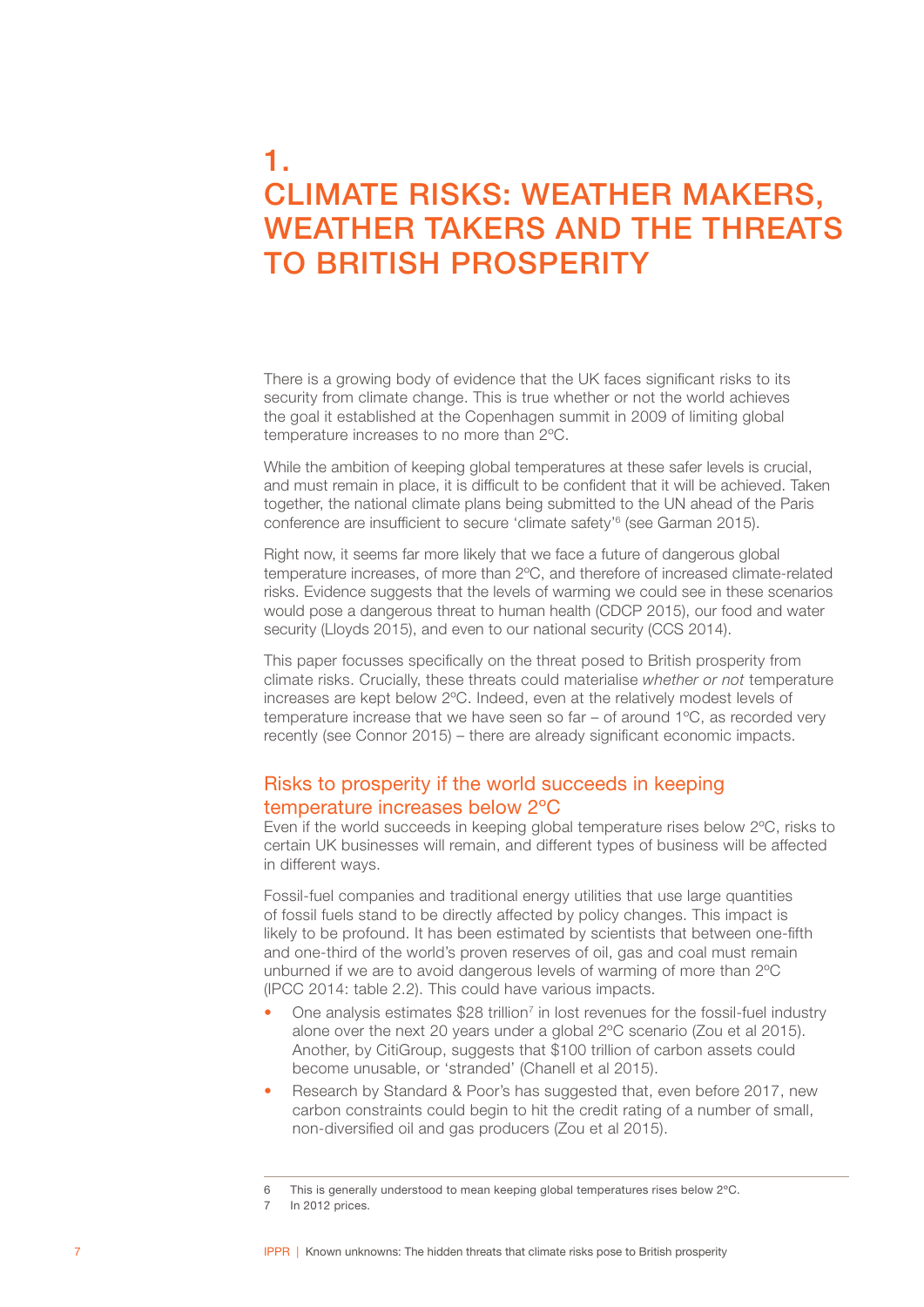• Heavy industrial users of carbon-intensive energy (such as metals, mining, paper and chemicals companies) could be disproportionately affected by the introduction of stringent climate policies that would require significant shifts in their own corporate infrastructure and operations. For example, one study by McKinsey suggests that the aluminium industry could face losses of 65 per cent (Thoma et al 2015).

These direct impacts would, as in the following examples, feed through to investors, employees, and the UK economy as a whole, particularly if the transition is not well managed.

- The oil and gas sector in the UK is estimated to generate about 400,000 jobs and is the largest corporation taxpayer in the country (paying in 16.4 per cent of total corporation tax revenues) (PwC 2012). The sector also has a weighting of nearly 13 per cent within the FTSE 100 index and 11 per cent in the FTSE all-share index (FTSE 2015), meaning that any changes in value have the potential to significantly affect many index investors. The weighting of utilities in the FTSE 100 index is 4.4 per cent.
- In a detailed 2014 study of 23 major European pension funds, the Green European Foundation found that high-carbon assets (equities, bonds and commodities) made up a weighted average of 5 per cent of total assets (Weyzig et al 2014).

At the same time, UK companies will experience losses directly related to weather events. Two degrees is more than twice the warming we have already experienced and – as figure 1.1 shows – losses from climate-related events are already significant and rising.

#### Figure 1.1

The mounting cost of extreme events over the past 35 years Loss events worldwide, 1980–2014, overall and insured losses



Source: Munich RE 2015a

Note: Losses adjusted to inflation based on country CPI.

Loss events include meteorological events (storms), hydrological events (floods and mass movements) and climatological events (extreme temperatures, droughts, forest fires).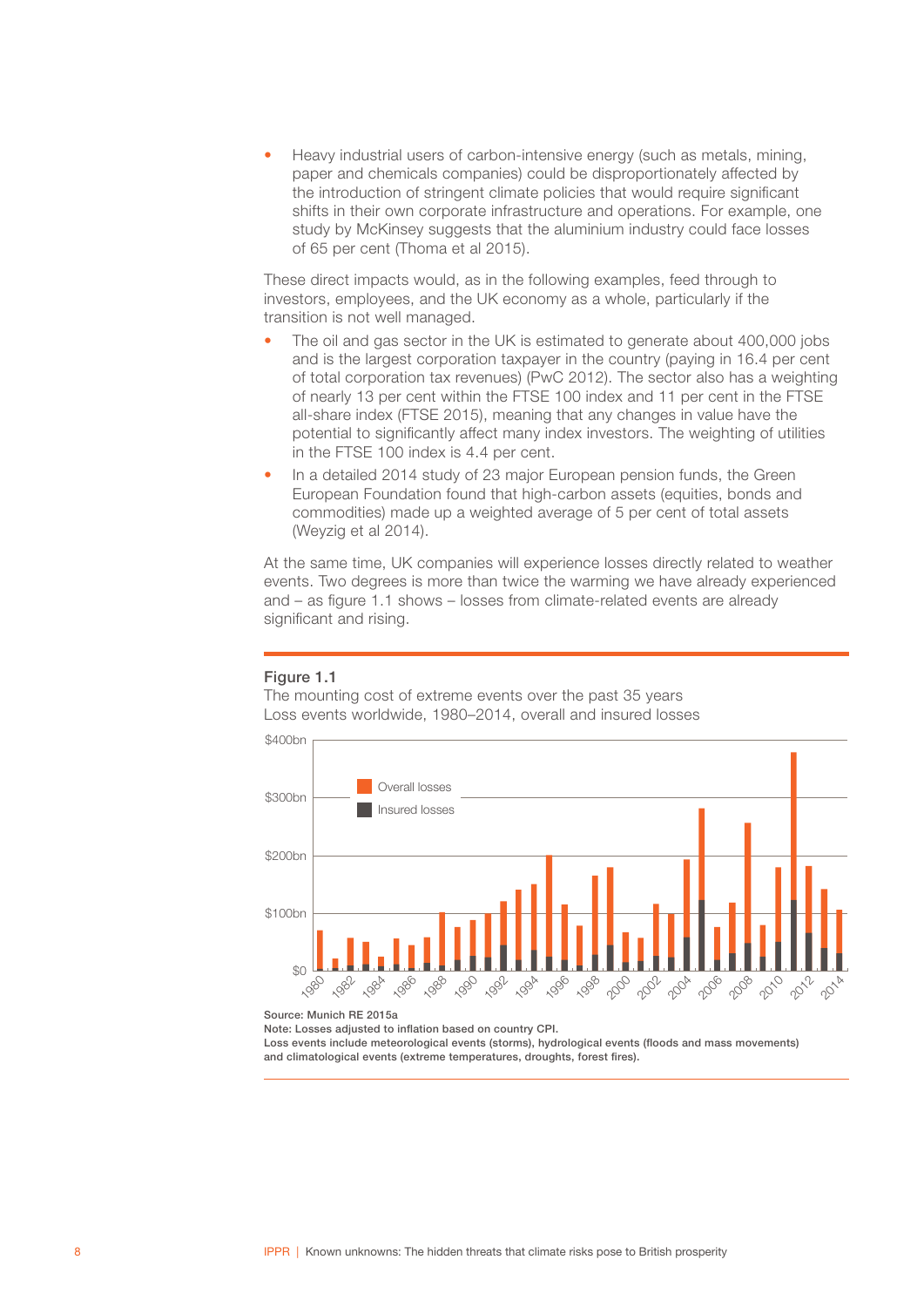# <span id="page-10-0"></span>Risks to prosperity if the world fails to keep temperature increases below 2ºC

Various estimates have been made of the economic costs of climate change impacts, both overall and for specific groups. A recent report by the Economist Intelligence Unit for Aviva estimates that, among the total global stock of manageable assets, there is \$4.2 trillion of 'value at risk' from what it deems to be an 'average' warming scenario (EIU 2015). A decade ago, Lord Stern estimated the costs of unchecked climate change to be between 5 and 20 per cent of global GDP each year by 2050 (Stern 2006).

Different extreme events will bring different costs. Insured losses from flooding and severe weather events in the UK have cost an average of £1.5 billion per year over the past 20 years. In 2007, however, the costs were far higher: widespread flooding affected 55,000 homes, killed 13 people, and cost the economy £3.2 billion (of which £740 million was borne by business) (CCC 2015). Projected annual losses from flooding in the UK are expected to rise to £1.5–£3.5 billion by the 2020s, and again to £1.6–£6 billion by the 2050s (Defra 2012a).

Insurance experts at the Willis Group estimate that insured losses from a single major European windstorm event, for example – something which is made more likely by a warming climate (UCS 2015) – could be in the region of €10–€30 billion, depending upon the return period.8 Uninsured losses related to the same event could add up to 200 per cent to this figure,<sup>9</sup> and insured losses for the UK alone could range from €3–€17 billion.

Table 1.1 highlights the scale of costs that can be incurred from extreme weather events: insured losses for the most expensive single event in 2014 totalled \$3.1 billion, and if uninsured losses are added, this figure rises to \$5.9 billion.

#### Table 1.1

The 10 costliest disasters of 2014 *Largest worldwide loss events, by overall losses* 

|               |                                 |                                                           | <b>Overall losses</b><br>(US\$m, original | <b>Insured losses</b><br>(US\$m, original |                          |
|---------------|---------------------------------|-----------------------------------------------------------|-------------------------------------------|-------------------------------------------|--------------------------|
| Date          | Event                           | <b>Affected area</b>                                      | values)                                   | values)                                   | <b>Fatalities</b>        |
| 11-13/10/2014 | Cyclone Hudhud,<br>storm surge  | India                                                     | \$7,000m                                  | \$530m                                    | 84                       |
| 07-16/2/2014  | Winter damage,<br>snowstorms    | Japan                                                     | \$5,900m                                  | \$3,100m                                  | 37                       |
| 03-15/9/2014  | Floods                          | India, Pakistan                                           | \$5,100m                                  | \$330m                                    | 665                      |
| 03/08/2014    | Earthquake                      | China                                                     | \$5,000m                                  |                                           | 617                      |
| 06/07/2014    | Drought                         | <b>Brazil</b>                                             | \$5,000m                                  | ٠                                         | $\overline{\phantom{m}}$ |
| 11-22/7/2014  | Typhoon<br>Rammasun<br>(Glenda) | China, Philippines,<br>Vietnam                            | \$4,600m                                  | \$250m                                    | 195                      |
| 18-23/5/2014  | Severe storms,<br>hailstorms    | US                                                        | \$3,900m                                  | \$2,900m                                  |                          |
| 13-30/5/2014  | Floods                          | Serbia, Croatia,<br>Bosnia and<br>Herzegovina,<br>Romania | \$3,600m                                  | \$70m                                     | 86                       |
| 07-10/6/2014  | Severe storms,<br>hailstorms    | France, Belgium,<br>Germany                               | \$3,500m                                  | \$2,800m                                  | 6                        |
| 05-08/1/2014  | Winter damage                   | US, Canada                                                | \$2,500m                                  | \$1,700m                                  |                          |

Munich Re 2015b

8 Correspondence with Willis Group, 2015.

9 These losses would accrue across northwest Europe, with some ultimately being absorbed by global reinsurers.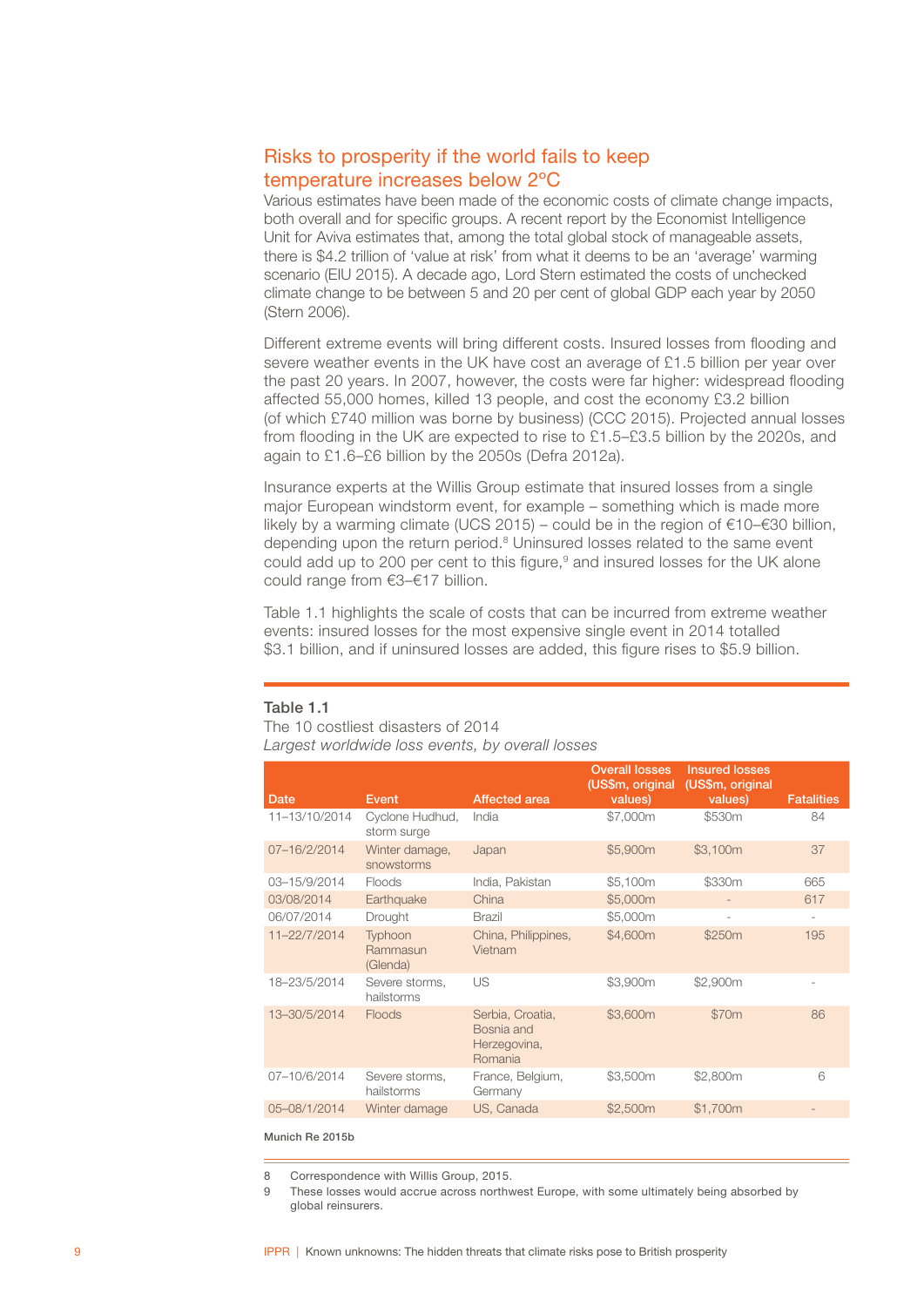## <span id="page-11-0"></span>Who could be affected by the economic risks of climate change?

Huge numbers like this can be hard to relate to particular organisations and individuals, or to specific practical policy decisions to take effect in the immediate future. To help overcome this problem, we explain below how climate impacts could materially impact three crucial UK groups: businesses, the financial services sector, and individuals and families.

#### **Businesses**

The activities of businesses both affect and are affected by the climate, making many companies both 'weather makers' and 'weather takers'.

Recent research suggests that large parts of the business community *do* know that they face economic risks from the changing climate. For example, 76 per cent of business executives surveyed by the Carbon Trust said they see 'bottom line risks' from the direct impacts of climate change (Carbon Trust 2015). Another survey of global executives conducted by the consultancy McKinsey found that 60 per cent see climate change as strategically important (Whitman 2008).

Table 1.2 illustrates how extreme weather events can have a material impact on businesses.

#### Table 1.2

Costs of recent extreme weather events Sector Impacts Insurance Munich Re received claims worth more than \$350 million from severe flooding in Australia in 2010–11, contributing to a 38 per cent decline in quarterly profits. In 2011, property and casualty insurer The Hartford paid out \$745 million in natural catastrophe claims – more than the combined average catastrophe losses over the previous 10 years. The 2007 floods cost UK insurers approximately £3 billion, while the floods of 2013–14 cost around £1.5 billion. The cost to Aviva alone was around £120 million. Manufacturing Hurricanes Gustav and Ike in 2008 caused temporary outages at several of Dow Chemical Company's US Gulf coast production facilities, resulting in \$181 million in additional operating expenses. Honda suffered a loss of over \$250 million when heavy floods in Thailand inundated automobile assembly plants in 2011. HP estimates that more than half of the 7 per cent fall in revenue that it saw in the fourth quarter of 2011 was attributable to a shortage of hard-disk drives caused by the flooding in Thailand. Utilities Record-setting heat in Texas in 2011 forced Constellation Energy to buy incremental power at peak prices and led to quarterly earnings being reduced by about \$0.16 per share. During the summer of 2012, Dominion Resources was forced to close one of two units at its Millstone nuclear plant in Connecticut because the temperature of the water being drawn from Long Island Sound exceeded its licence limits. The 2007 floods cost UK power and water utilities £0.33 billion. Oil and gas Chevron, the largest oil and gas producer in the Gulf of Mexico, was significantly affected by Hurricanes Katrina and Rita in 2005. Reduced crude oil and natural gas production, and added costs for repairs and maintenance of both offshore and onshore facilities, resulted in a loss of approximately \$1.4 billion in the second half of 2006. Mining Anglo American's copper production for the first half of 2011 fell by 8 per cent, due in part to severe disruptions to its Collahuasi mine in Chile caused by rainfall four to five times greater than the annual average. In 2011, Rio Tinto's Australian operations were hit by cyclones and widespread flooding, leading to a train derailment and a reduction in earnings of \$245 million.

Source: Adapted from Crawford and Seidel 2013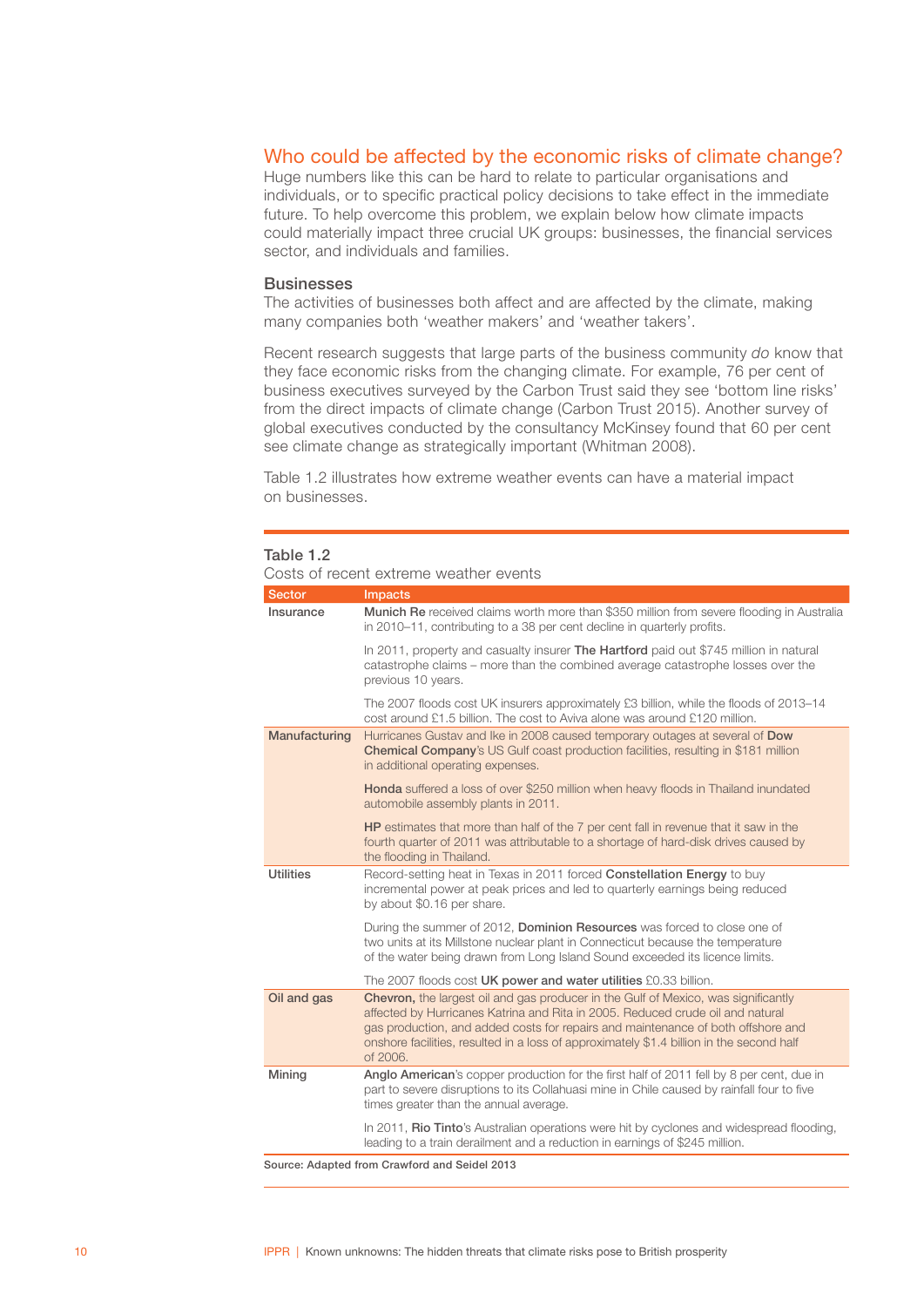The 'risk disk' published by the Center for Climate and Energy Solutions (formerly the Pew Center on Global Climate Change) usefully illustrates the broad types of climate risk that different businesses face.



Source: Reproduced from Sussman and Fried 2008, in Crawford and Seidel 2013

Although climate risk is widely spread across many different sectors, some are particularly vulnerable. According to the European Commission, the sectors thought to be at greatest risk from climate change around the world (in addition to energy industries) are real estate/infrastructure, timber, agriculture, tourism and insurance.10

The British government's advisers, the Committee on Climate Change, have considered the main risks to the UK from climate change, which they identified as coming from 'flooding, changes in water availability, and the disruption of supply chains reliant on goods sourced in the UK and from overseas'. Their report also noted the potential importance of 'disruption to infrastructure services', presenting an exhaustive analysis of what proportion of our current transport and energy infrastructure is particularly vulnerable (CCC 2014).

Similarly, a 2012 climate risk assessment produced for the Department for Environment, Food and Rural Affairs (Defra 2012a) identified a number of bellwether sectors that are particularly vulnerable to climate risk in the UK:

- tourism (making up roughly 9 per cent of GDP)
- financial services (around 8 per cent)
- food and beverages (around 7 per cent)
- primary extractives, including oil, gas and mining (within this, energy is 3.5 per cent of GDP)
- chemical manufacturing (1.5 per cent GDP).

<sup>10</sup> See: [http://ec.europa.eu/clima/policies/adaptation/how/sectors/index\\_en.htm](http://ec.europa.eu/clima/policies/adaptation/how/sectors/index_en.htm)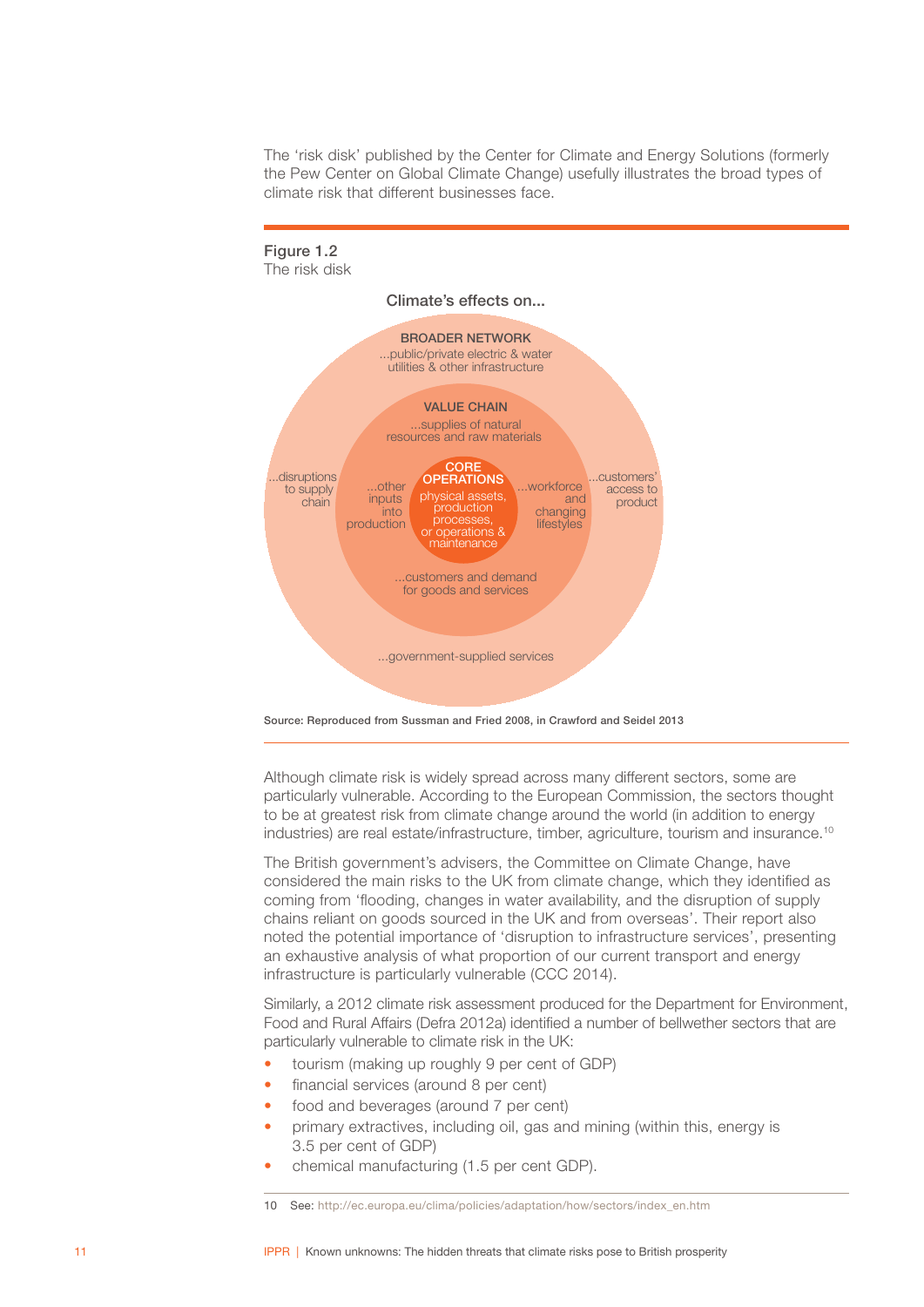The vulnerability of these sectors stems from the following facts.

- They rely on large, fixed assets for example, chemical manufacturing sites near major rivers or the coast.
- They have complex supply chains for example, food and beverages or electronic goods.
- They rely substantially on natural assets for example, tourism (Defra 2012a).
- They are broadly exposed to climate risk. This is especially the case for financial services, which are the focus of the following section.

#### Financial services

The financial sector and insurance industry are more important to the UK economy than is the case for any other G7 country. Yet the financial services sector as a whole – which in the UK accounts for 8 per cent of GVA and around 334,000 jobs – faces a worrying number of risks from climate change.

#### Figure 1.3

Financial services are more important to the UK economy than in any other G7 country



*Financial and insurance output, % of nominal GVA, 1997–2013*

As large-scale investors, financial services organisations face significant portfolio risks, due to the potential for change in the value of the underlying assets. One recent estimate has suggested that, in a plausible worst-case scenario in terms of climate damage (a rise of 4ºC), the amount of value at risk in 2030 may be equivalent to between 5 and 20 per cent of portfolio value, compared to what it would have been without warming (Covington and Thamotheram 2015).

The UK has the largest insurance industry in Europe and the third-largest in the world (after the US and Japan) (ABI 2014). It accounts for more than one-fifth of the total gross value added (GVA) for the financial services sector. London-based insurance companies are focussed on insuring catastrophic risk and are therefore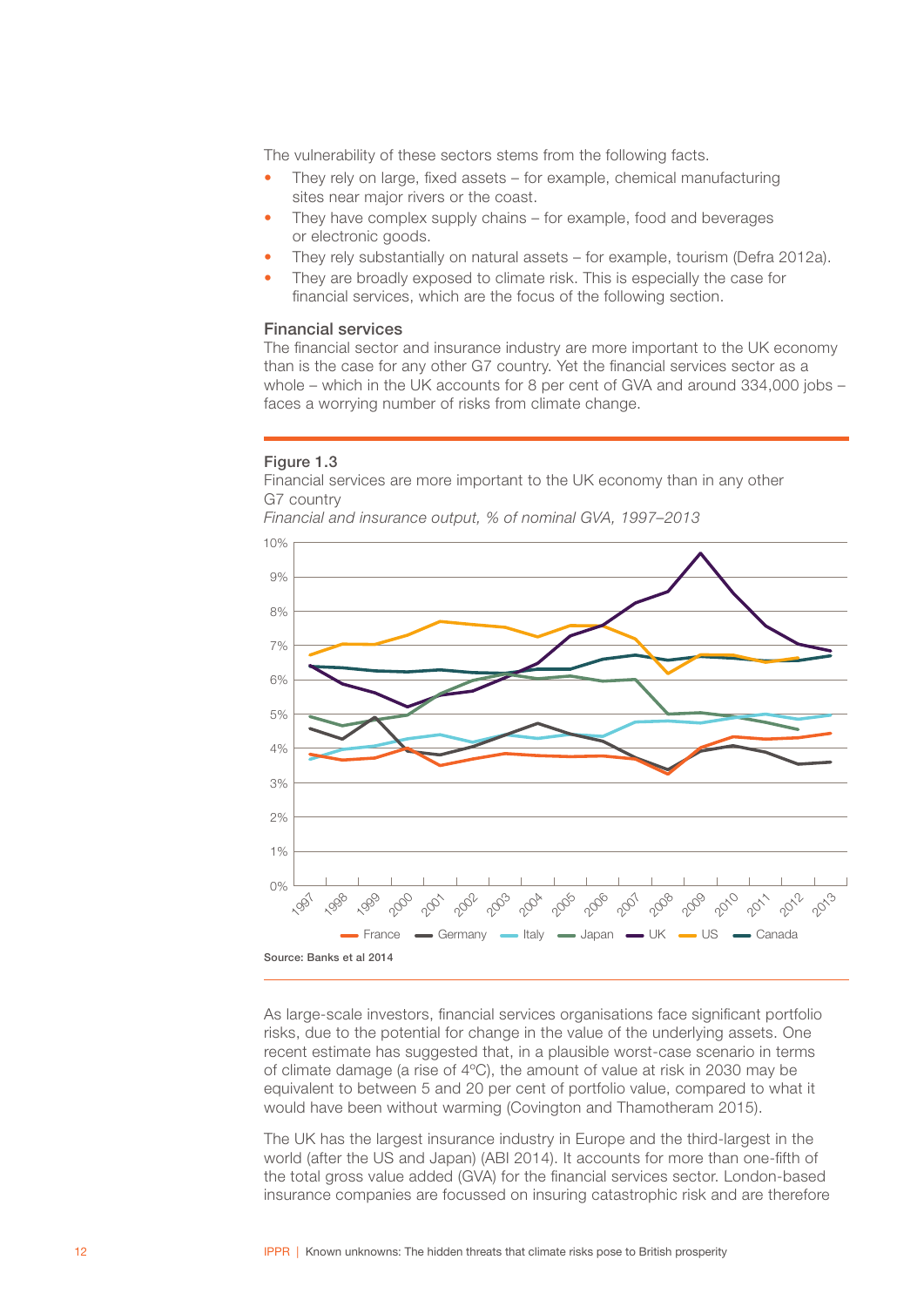particularly vulnerable to climate change impacts of the type detailed in table 1.1 above. Forty per cent of London insurance business is driven by natural hazards, and exposure is widespread, as two-thirds its written premiums originate from outside the UK and Ireland (LMG and BCG 2014).

The insurance industry is vulnerable to climate impacts for two other reasons.

- Insurance firms own UK assets worth £1.8 trillion (ABI 2014). Yet of \$25 trillion in assets held by the insurance industry globally, less than 1 per cent is understood to be invested in climate-resilient infrastructure (UNCS 2014), so many UK investments are likely to be similarly exposed to climate risks.
- As liability insurers they stand to suffer from potentially huge exposure should there be a series of claims against companies that may be held responsible for climate change – that is, if they are held to account as the 'weather makers' (BoE PRA 2015).

#### Individuals and families

Individuals and families in the UK are economically vulnerable to climate risks in two key ways: through the impact that climate change could have on the resilience of our economy as a whole, and through changes in the costs of goods and services.

They are also significantly exposed as investors and pension-holders. There are 8.1 million people in Britain who are active contributing members of a pension scheme (ONS 2014). Many people (and most pensioners) are investors and therefore are vulnerable to changes in underlying asset value.11 This fact was graphically illustrated when BP's oil spill in the Gulf of Mexico made it liable for more than \$50 billion in claims over the period 2010–2015 (Ruddick 2015), causing its stock to more than halve in value (Tharp 2010). At the time it was estimated that more than 18 million people in the UK owned shares in BP, either directly or indirectly, mostly through their pension funds.

An analysis published in September by a group of environmental groups including Friends of the Earth identified that local authority pension funds in the UK collectively invest £14 billion in fossil-fuel companies (Platform et al 2015).

Another key concern for individuals is that property values may change dramatically as a result of climate impacts, such as flooding in vulnerable areas. Relatedly, it may become increasingly expensive or even impossible for individuals to secure property insurance for vulnerable, low-lying properties (Defra 2012b). While denying policies or imposing year-on-year cost increases is one way in which the insurance sector can protect itself from financial vulnerability, this transfers the burden to individuals. The Flood Re scheme has been introduced in the UK to begin to try to address this problem.<sup>12</sup>

## $\lambda\lambda$

Having explored how climate change poses material risks to individuals, families and businesses – and to our financial sector in particular – the next chapter considers why these risks appear to be 'hidden' from the markets, and how policymakers can most effectively respond.

<sup>11</sup> Those with defined benefit pensions are obviously not exposed in the same way: instead the risk accrues to those responsible for paying such pensions.

<sup>12</sup> See [https://www.abi.org.uk/Insurance-and-savings/Topics-and-issues/Flooding/Government-and](https://www.abi.org.uk/Insurance-and-savings/Topics-and-issues/Flooding/Government-and-insurance-industry-flood-agreement/Flood-Re-explained)[insurance-industry-flood-agreement/Flood-Re-explained](https://www.abi.org.uk/Insurance-and-savings/Topics-and-issues/Flooding/Government-and-insurance-industry-flood-agreement/Flood-Re-explained)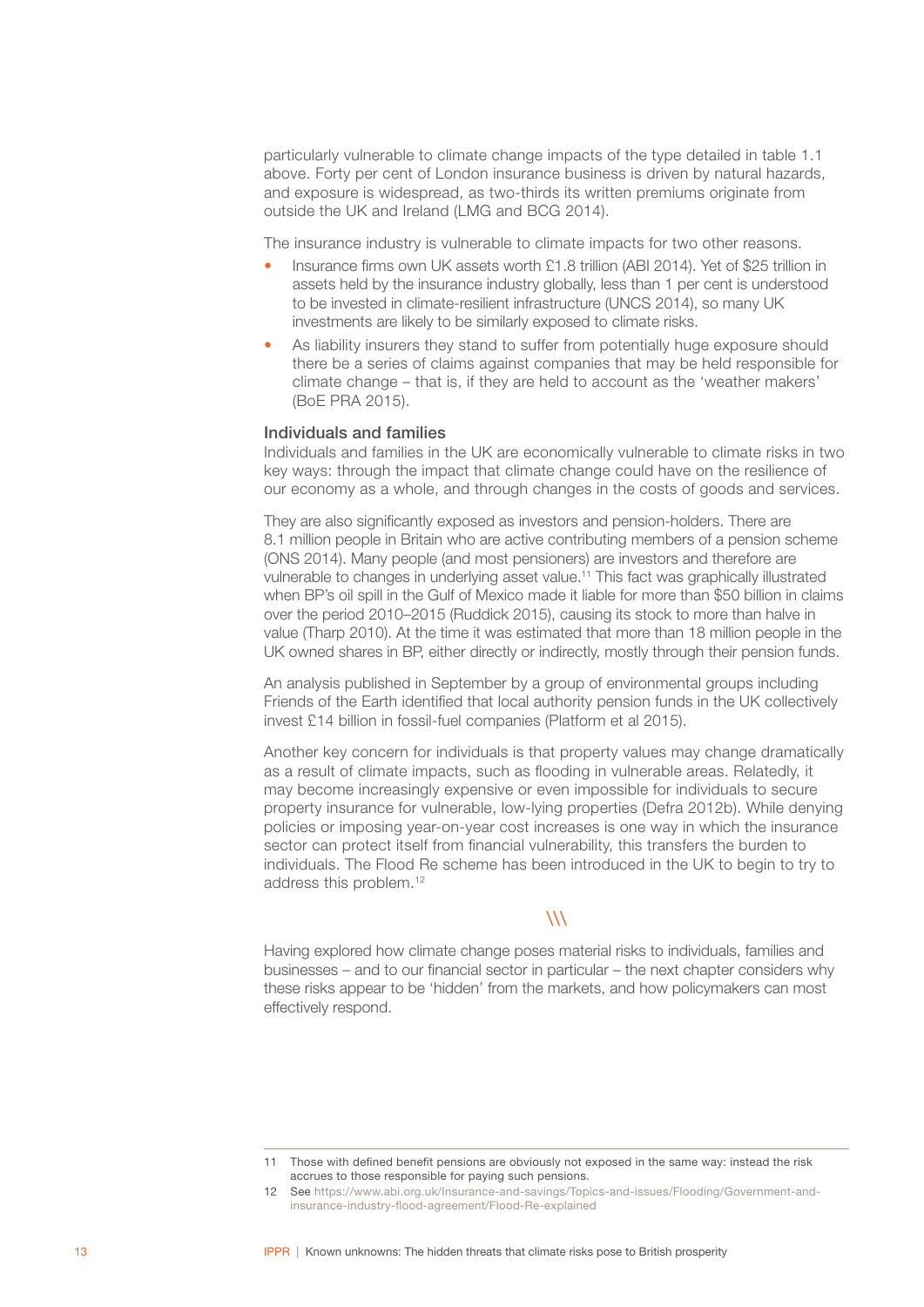# <span id="page-15-0"></span>2. HOW TO RESPOND TO THE ECONOMIC RISKS OF CLIMATE CHANGE

Financial regulators, such as central banks and finance ministries, can take a variety of steps to offset the kind of climate risks outlined in the previous chapter. When they identify a threat to the stability of the financial system as a whole, they can introduce macroprudential capital buffers to reduce the risk of market shocks and large-scale economic losses. They can also act through microprudential regulations to boost the resilience of individual institutions. Currently, however, they don't use these tools to respond to climate change risks. In fact, to date they have not considered climate risks within the frameworks that they use for measuring, assessing and managing comparable kinds of risk.

Similarly, businesses and asset managers weighing up the various risks to their investments and the costs they could face as a result do not usually consider climate change, despite the fact that it could be directly relevant to the value of companies and physical assets. Last year, a report on resilience to increasingly extreme weather by the Royal Society concluded:

*'Business surveys, economic forecasts and country briefings that guide investment decisions and credit ratings are typically based on the availability of skilled labour, access to export markets, political and economic stability, and financial incentives, with little or no consideration of disaster risks. In addition, real estate markets largely ignore the risks associated with highly exposed locations.'*  Royal Society 2014

Mats Andersson, the CEO of the AP4 – the Swedish national pension fund worth around £21 billion – has similarly commented:

*'You can ask pension funds about traditional risk metrics, but ask them about their exposure to climate risk and I'm sure that 90 per cent will say they haven't got a clue.'*  Quoted in EIU 2015: 17

For most mainstream financial institutions, climate change risks are simply invisible. As one asset manager who works for a number of pension funds told the *Financial Times*: 'Asset selection is not done with carbon risk in mind' (Marriage 2014). While many financial institutions acknowledge the risks from climate change, they still largely function as if the risks did not exist. This is because carbon-intensive industries remain investable and produce dividends in the short term, and so the risks are not seen as sufficiently large to warrant a seachange in investment practices. This led one market analyst, the CEO of Bloomberg New Energy Finance, to describe the financial sector as 'institutionally fossilist' (Business Green 2013).

#### Growing recognition of the problem

In response to mounting concern within parts of the financial community, particularly within the insurance industry and among some institutional investors, a conversation is now emerging among regulators and leading private-sector institutions about the need to both address the policy gap that is allowing climate risks to remain hidden, and raise the finance required to invest in the transition to climate safety.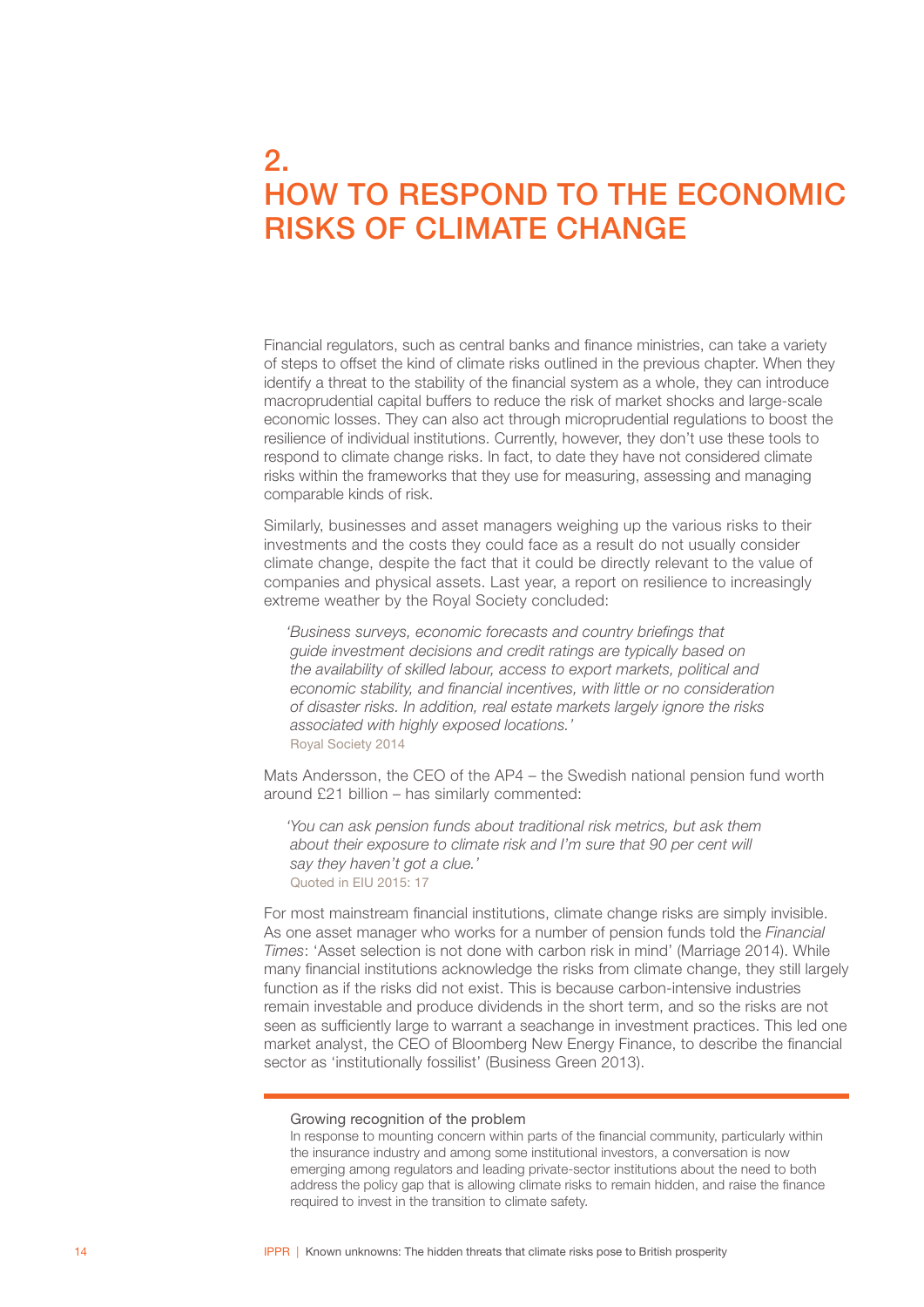- <span id="page-16-0"></span>• Bank of England governor Mark Carney wrote to parliament's Environmental Audit Committee to confirm that the Bank of England would now consider the risks of 'stranded assets' resulting from climate policy in its regular reviews of financial stability risks. The Bank has also agreed to consult with the Committee on Climate Change on climate risks. The Prudential Regulatory Authority of the Bank of England wrote to 30 insurance companies in the UK asking them if they knew when worsening extreme weather might begin to impact upon the viability of their business model, and in September 2015 published the findings of its inquiry (BoE PRA 2015).
- Following the inquiry launched by the Bank of England, G20 finance ministers ordered a probe by the Financial Stability Board into climate risks to the global financial system and ways they could be mitigated (Evans-Pritchard 2015).
- The US became the first country to require a form of climate risk disclosure. In 2009, its National Association of Insurance Commissioners (NAIC) – made up of the chief insurance regulators of the 50 states – took action, prompted by fears about how climate change could impact upon 'the availability and affordability of insurance for consumers' (Ceres 2009). It now conducts an annual survey of any insurance company with premiums in excess of \$500 million, and produces comparative information on firms' exposure to climate risks, so that investors can gauge the extent to which different companies are vulnerable or prepared.
- In July 2015, France introduced a new law requiring listed companies and institutional investors to disclose climate risks, and the French finance ministry is currently devising its implementation (TDII 2015a). Those impacted by this law must also outline how their investment and business strategies are consistent with French legal targets on climate change. Because the French rules will apply to UK asset managers overseeing French money, of which there are likely to be many, the French standard could become the norm.
- The Brazilian central bank has produced guidelines for its financial sector on the consideration of environmental risks. This includes a recommendation that institutions keep a record of losses from environmental damages for a minimum period of five years (TDII 2015b).
- Similarly, the People's Bank of China has launched a research initiative into risks from climate change and other environmental risks (Chenet et al 2015).
- Governments, through the UN General Assembly, already support the principle of incorporating disaster risk management techniques into financial practices through the Sendai Framework for Disaster Risk Reduction (United Nations 2015). This framework calls on business and private sector financial institutions to 'integrate disaster management into business models and practices through disaster-riskinformed management', and for public–private collaborations to develop new frameworks and standards. Such thinking is also developing through the UN Environment Programme inquiry into the design of a sustainable financial system.

## Why are markets currently failing to account for climate risks?

We have identified three main explanations for this apparent gap in awareness and recognition.

#### 1. 'The tragedy of the horizon'

Many of the most serious climate risks are medium- to long-term, but most regulators and investors are primarily concerned with shorter-term cycles and trends. Bank of England governor Mark Carney has called this problem with the structure of the financial system 'the tragedy of the horizon'.

In thinking about risks and returns, fund managers tend to make buy and sell decisions with a time horizon of 1–3 years (Chenet et al 2015): less than a third of stocks in the market are held for longer than two years (TDII 2014). In many cases, fund managers are incentivised to focus on even shorter time horizons, from quarter to quarter.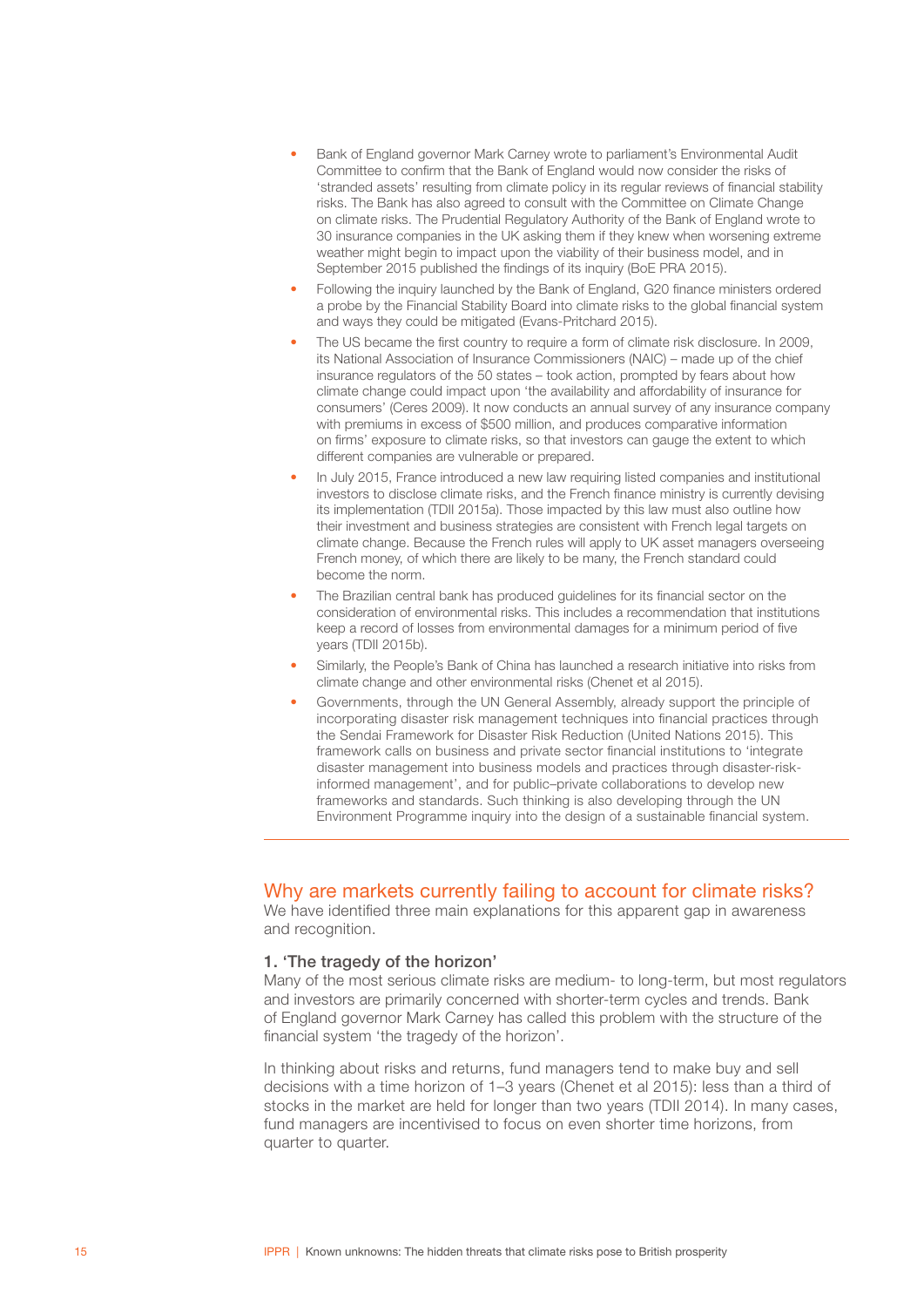Private equity and property investors may consider slightly longer time horizons, up to five years (ibid). Although these crucial time horizons vary between different groups of investor – pension funds and insurance companies, for instance, will typically invest on a 15-year horizon – these longer-term institutional investors may still be guided by the data that is generated by investors with a shorter-term focus.

Similarly, credit rating agencies, which assess the likelihood of a company or government being able to make good on its financial commitments, tend to focus on the short term, considering only risks that are expected to arise up to five years in the future. They also use methodologies that focus on near-term quantifiable risks as opposed to longer-term, systemic risks over 15 years or more (BNEF 2013). Perhaps this is not surprising, given that most credit is relatively short-term: bank loans have an average term of just 4.2 years (TDII 2014).

Since the financial repercussions of climate change are generally not perceived to be significant over these comparatively short timeframes, they do not translate into market signals and are not usually integrated into investors' decision-making. Climate risks (associated with either achieving or failing to achieve climate safety) are thought to be simply too distant to be a material consideration for most of the decision-makers who allocate capital and credit in the real economy today. In the event that ambitious climate policies were suddenly adopted, this approach might change – though this would pose another, different significant risk to the financial system of the kind explored above.

The other problem with the short-term focus of many investors concerns their reluctance to make essential capital investments in expensive clean energy projects that offer returns only in the long term. Investment in other sectors, including in some fossil-fuel companies, may produce greater returns over a shorter time period (ibid), reinforcing institutional bias against investing in low-carbon development projects.13

Although there are costly climate-related shocks that could occur at any time and cause major losses (as we highlighted in chapter 1), these are generally not captured in the risk assessment models of businesses, investors and regulators. The explanation for this is explored in the next section.

#### 2. Known unknowns: exactly how big are these risks?

The changes in the climate that we are already witnessing are unprecedented. There is no historical data to feed into the models that are used to calculate the likelihood of certain outcomes or the potential severity of the associated financial risks. Instead, climate risk assessments must be based on uncertain projections, with lots of variables and wide data ranges.

Making matters more complicated, most of the authoritative analyses of climate risks that have been produced are concerned with the likely physical impacts of climate change at a global scale, over vast geographical regions and relatively long periods of time. The practical application of these analyses for financial institutions is not obvious or straightforward. Understanding how all these studies and scenarios, produced on a regular basis by both climate scientists and macroeconomists, can be translated into useful tools to gauge real-world risks and implications for individual companies and portfolios, or even for specific sectors of a national economy, is immensely complicated and intrinsically uncertain. The Royal Society, for one, has identified the need for more, and more relevant, information about extreme weather (and particularly about its local and regional impacts), and for more dialogue between those who generate this information and those who use it to inform their decision-making (Royal Society 2014).

<sup>13</sup> Regulators may wish to consider introducing rules to stimulate investment in clean infrastructure, as they have already made similar moves to prioritise investment in small and medium-sized enterprises (SMEs). An example of this is through the EU's capital requirement regulations, designed to protect SME investment as a policy priority.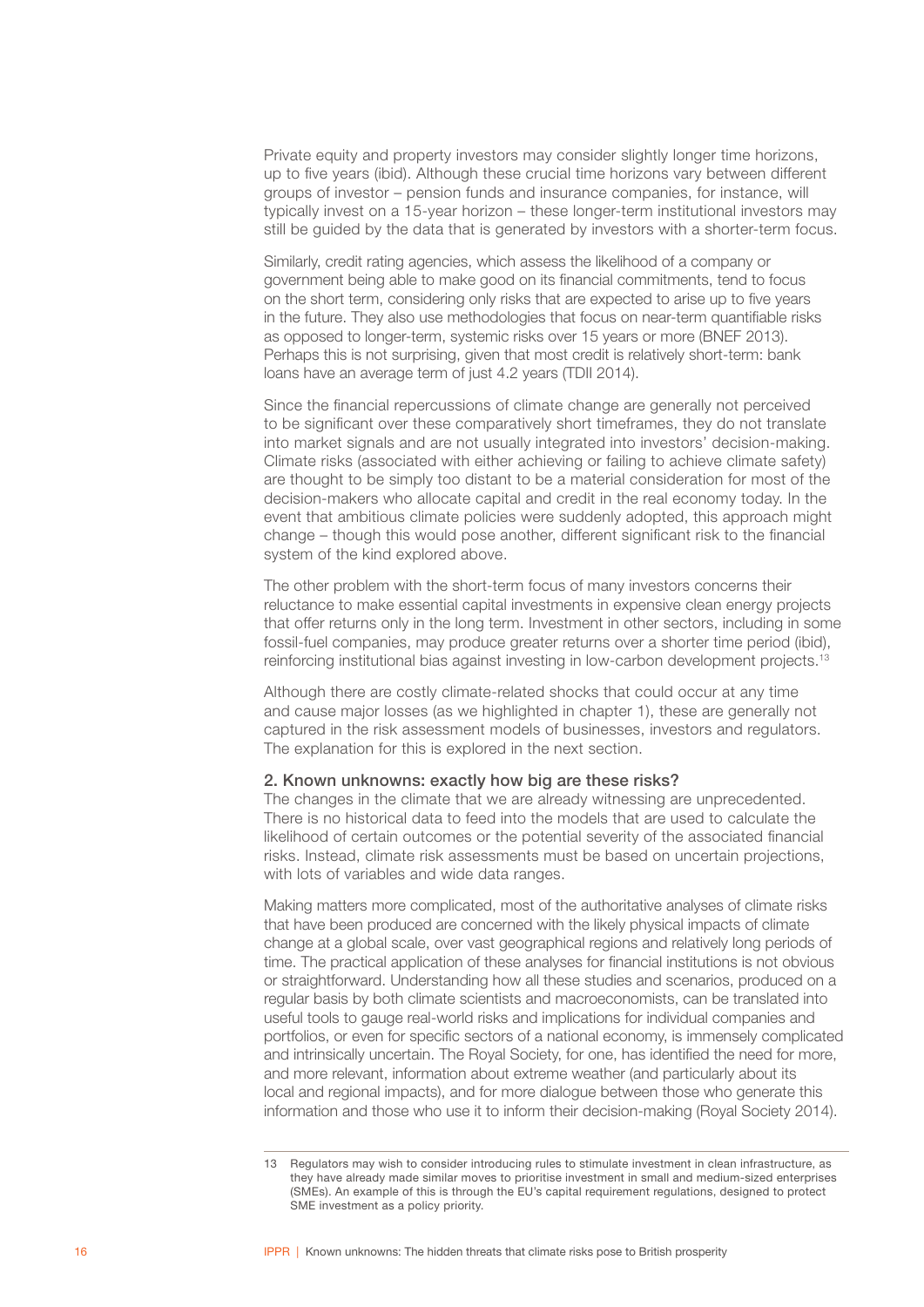<span id="page-18-0"></span>This problem is made more challenging still by the fact that the actual level of future temperature rises, and thus the particular set of climate risks that should be considered in investment strategies, is unknown. In part this is because of uncertainty around the scale and pace of the policy action that the world will take to curb the output of greenhouse gases – and these efforts are subject to a huge number of variables and may change over a relatively short period of time. Significant changes in the use of different energy technologies or in the resolve of governments to address climate change, for example, could shift our assumptions about possible or likely future damages very significantly.

As we set out in chapter 1, this is a twin dilemma: if decarbonisation ambitions are raised then this is likely to pose significant risks to the value of fossil-fuel assets; and if ambition is *not* raised then this will pose higher risks to other sectors of the economy, caused by increasingly frequent extreme weather events.

The exact nature of the risks we face is poorly understood, even among those financial regulators and investors who wish to take action.

#### 3. Who is responsible for considering these risks?

A landmark 2005 report by the UN Environment Programme concluded that 'integrating ESG [Environmental Social and Governance] considerations into an investment analysis so as to more reliably predict financial performance is clearly permissible and is *arguably required* in all jurisdictions' (UNEP-FI 2005).

Currently, however, the governance regime for the financial sector does not make clear how this should be done or where responsibility for consideration of these risks lies.14 Indeed, a major new survey conducted by the UN-backed programme Principles for Responsible Investing (PRI), has found that there are still misperceptions among some investment professionals that climate risks are purely ethical issues and thus a matter for public policymakers (Sullivan et al 2015). PRI has also identified widespread scepticism as to whether policy engagement would make any difference, a lack of understanding about policy processes, and concern about the costs of integrating these considerations into investment decisionmaking (Sullivan et al 2014). There is also a view that policymakers are not serious and so their commitments are not real.

# How can investors and institutions improve the way they address climate risk?

Despite all these challenges, the expert debate has focussed on two 'pillars' of responsibility pertaining to the management of climate-related risk.

#### Fiduciary duties

Fiduciary duties are the legal standards that require all participants in the equity investment chain to put clients' interests first, avoid conflicts of interest, and disclose the direct and indirect costs of the services they provide (Kay 2012).

Some experts have argued that the existing rules governing fiduciary duties in the UK should already capture the need to address long-term risks to investments associated with climate change and other environmental concerns.<sup>15</sup> In contrast, others have cited them as the reason why these factors should *not* be considered (Sullivan et al 2015).

In practice, these laws are mainly interpreted as a narrow requirement for money managers to focus on maximising short-term returns for their investors over and above other considerations (Fair Pensions 2012). In his 2012 review of the equities

<sup>14</sup> It is not clear that any single financial-sector organisation, at any stage in the investment chain, could be held to account in the event that climate change does cause major economic losses.

<sup>15</sup> That is, that the law already captures these risks, or that it ought to be interpreted and applied as doing so.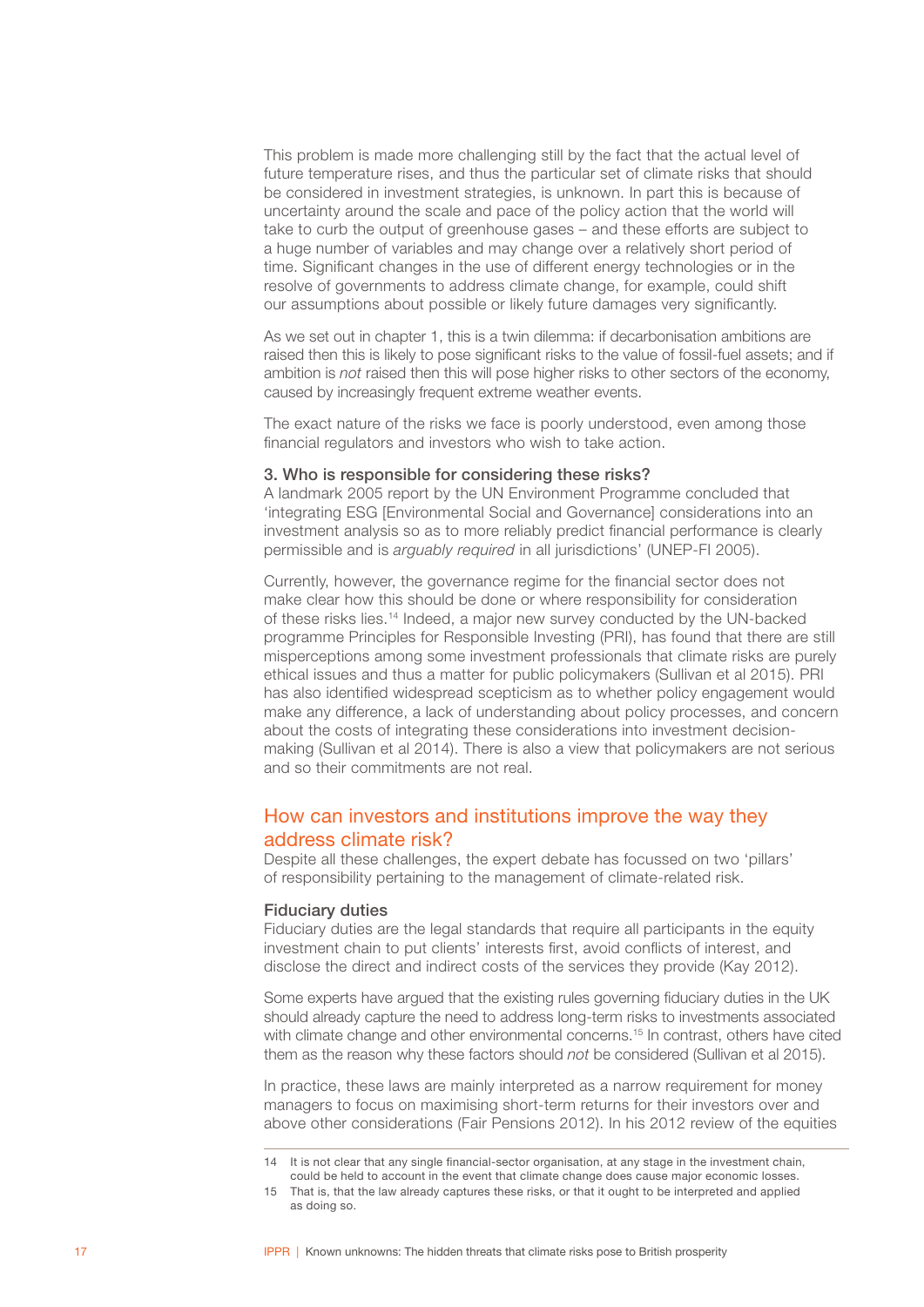market, John Kay identified this as a widespread misinterpretation, and argued that this misinterpretation, and a consequent misapplication of the rules, had become a barrier to more responsible investment (Kay 2012).

Similarly, Aviva Investors has argued that existing fiduciary duties are simply being misapplied:

*'At the present time the law does appear to place the obligation on trustees to factor in long-term considerations such as sustainability. However, for a myriad of reasons… the letter of the law is not being followed and the majority of trustees are giving insufficient attention to this highly pertinent topic.'*  Quoted in Law Commission 2014

Others take an opposing view, such as Norton Rose Fulbright senior knowledge lawyer Lesley Harrold, who has said:

*'There are no legal duties for trustees to take into account climate change.'* Quoted in Baxter 2015

Bloomberg New Energy Finance has suggested:

*'Because they [laws governing fiduciary duties] do not explicitly require trustees to take account of systemic risks such as climate change, or of performance on environmental, social or governance dimensions, investors have tended to avoid such analysis.'* BNEF 2013

In light of the confusion that exists on this issue, the Kay review argued that the rules governing fiduciary duties should be clarified as they apply to the investment community (Kay 2012). A subsequent inquiry by the Law Commission – prompted by Kay's recommendation – agreed that fiduciary duties on trustees are 'complex, difficult to find and not well known' and concluded that trustees:

*'…may take account of any factor which is financially material to the performance of an investment, including environmental, social or governance factors… [and] we think the law goes further: trustees should take into account financially material factors.'* Law Commission 2014: 113

The Law Commission did not, however, seek prescriptions as to how investors should approach these factors, and rejected the need for changes to legislation (ShareAction 2015). The commission concluded:

*'It is for trustees' discretion, acting on proper advice, to evaluate these risks. This will include an assessment of which factors are financially material and the weight they should be given. Trustees may sensibly decide to give factors which are more difficult to assess and quantify less weight than others.'* Law Commission 2014: 113

However, since the Law Commission published its findings, it seems that confusion continues to reign. It may be that a test case in the courts could prompt greater consideration of climate risks by fund managers. The CEO of one French pension fund has said:

*'Because now it has really been made obvious that carbon is a risk, and it's a risk for business, it's now very difficult for anyone to say "Oh, I didn't know it was a risk".'*  Quoted in EIU 2015: 18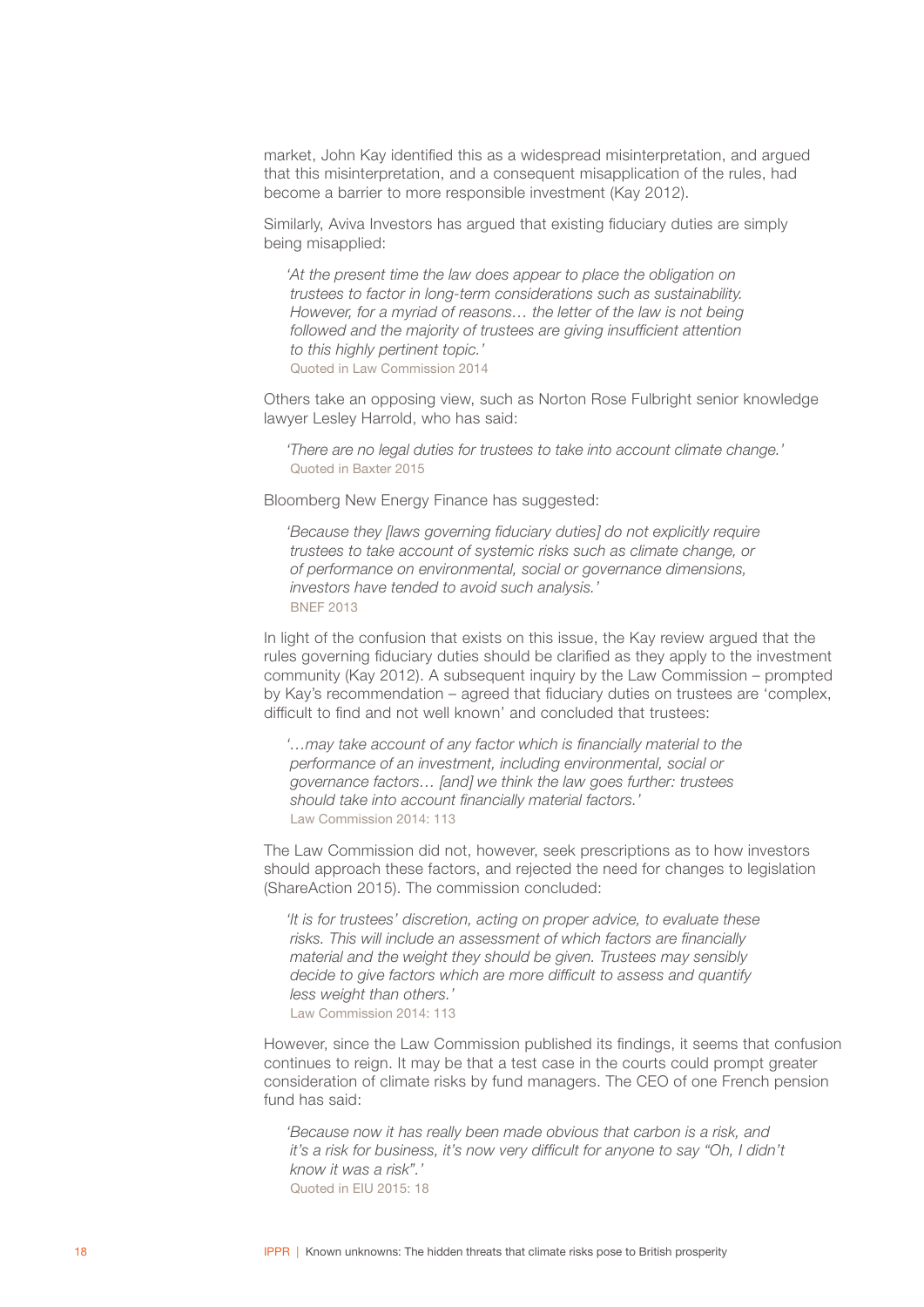In February 2015 it was reported that the British legal advocacy group Client Earth was planning to bring a test case to clarify fiduciary duties in this regard (see Wheelan 2015).

#### Reporting on climate risks

Even if investors accept the need to take account of climate risks, financial analysts can only take decisions if the relevant information is available to them.

Yet in the UK there are currently no explicit statutory requirements for listed companies, portfolio managers or any other financial institutions to disclose climaterelated risks (or any other environmental risks that could materially affect them), or to 'stress test' their portfolios to gauge their vulnerability to these potential hazards (BNEF 2013). This is despite the fact that many institutional investors, which together own and manage assets worth trillions of pounds, as well as banks such as HSBC (HSBC 2015), have said they *do* view climate change as a material risk to their portfolios (GICCC 2013).16 By contrast, they are required to reveal other types of shorter-term material risks, such as those related to public policy changes or ongoing legal disputes (EIU 2015).

The greatest step towards effective disclosure has been the various carbon reporting requirements and systems that are now in place. These do, however, have their limitations.

#### *Carbon reporting*

The principle behind carbon reporting has been neatly summarised by Lord Adair Turner, former chairman of the Financial Services Authority (FSA), who also advised previous British governments on how to respond to climate risks. He has said:

*'The first step towards managing carbon emissions is to measure them because in business what gets measured gets managed.'* Quoted on CDP website<sup>17</sup>

The primary purpose of carbon reporting is to enable those banks, pension funds and other investors who want to reduce or avoid exposure to highly polluting companies in their portfolios to do so. This may also enable them to reduce their vulnerability to the impact of new climate policies that could reduce the value of their investments.18 The problem is that there is little evidence to suggest that such data is having a systemic impact.

Information from carbon reporting should also assist regulators to design new incentives and other measures aimed at cutting pollution, and to assess the effectiveness of such measures. However, it is not at all clear that this is happening either.

The Economist Intelligence Unit report for Aviva found that just 1.4 per cent of institutional investors currently have a target to reduce their carbon footprint (EIU 2015). Another survey of the top 500 global asset owners, who between them own \$40 trillion in assets, found that nearly half of funds have done nothing at all to protect investors from climate change risks (AODP 2015). This is despite the existence of voluntary initiatives seeking to change behaviour using this reporting information, including the Portfolio Decarbonisation Coalition<sup>19</sup> and the Institutional Investors Group on Climate Change.<sup>20</sup>

20 See <http://www.iigcc.org/>

<sup>16</sup> The CEO of HSBC, Stuart Gulliver, has argued that: 'Increasing the visibility of climate risk would reduce the incentive to maintain a heavy carbon footprint in an investment portfolio, and at the same time incentivise companies and financial institutions to measure and reduce their own carbon footprint' (Gulliver 2015).

<sup>17</sup> See <https://www.cdp.net/en-US/Pages/About-Us.aspx>

<sup>18</sup> For background information on mandatory carbon reporting, see [http://www.carbontrust.com/](http://www.carbontrust.com/resources/guides/carbon-footprinting-and-reporting/mandatory-carbon-reporting/) [resources/guides/carbon-footprinting-and-reporting/mandatory-carbon-reporting/](http://www.carbontrust.com/resources/guides/carbon-footprinting-and-reporting/mandatory-carbon-reporting/)

<sup>19</sup> See <http://unepfi.org/pdc/>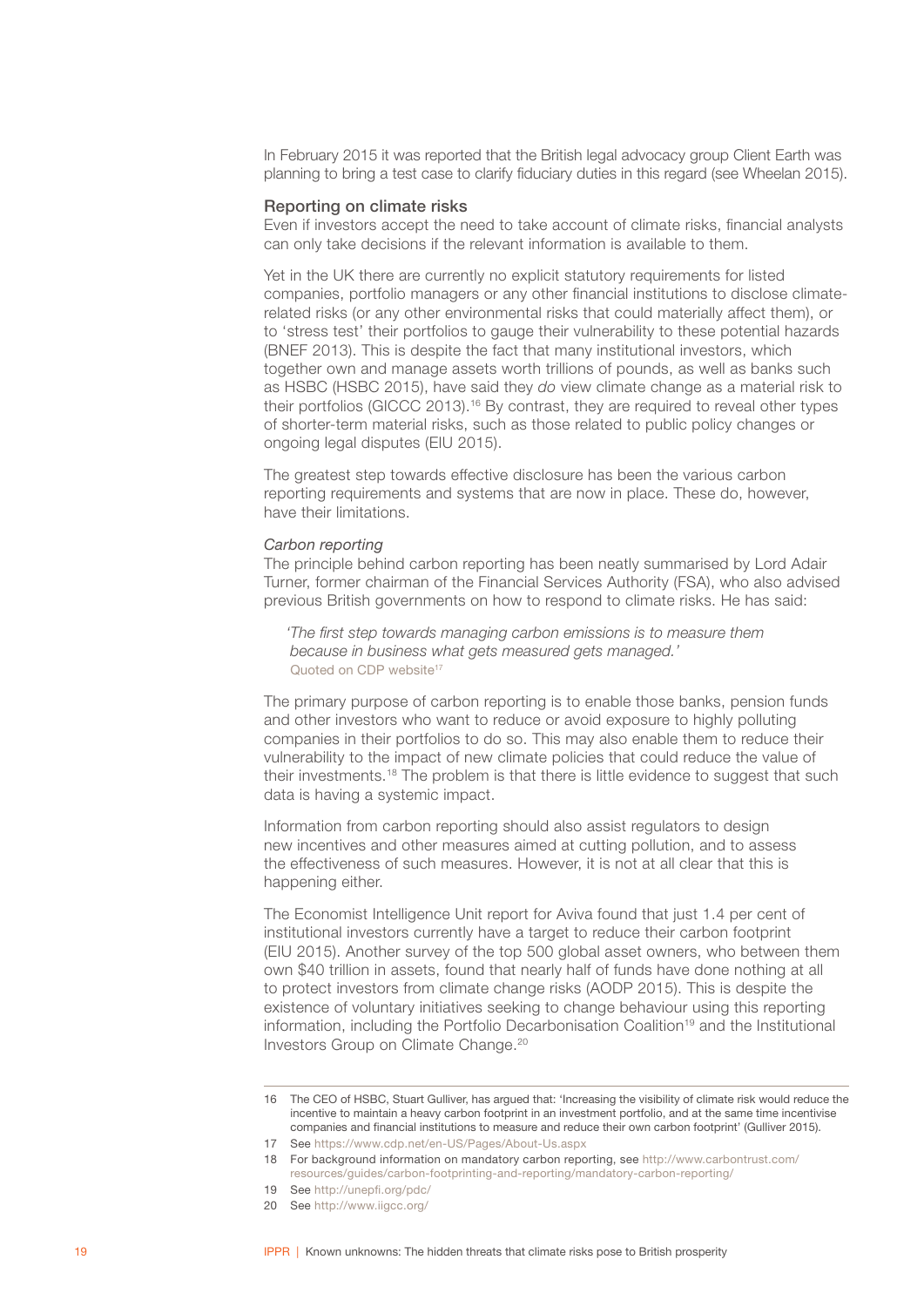The UK has led the way as the first country in the world to introduce mandatory carbon reporting, introducing the main climate-related reporting requirement into law during the last parliament.<sup>21</sup> This requires certain UK companies<sup>22</sup> to measure and disclose through their annual reports the greenhouse gas emissions that are a consequence of their business practices (Defra 2013).

The government's impact assessment on these rules – published before they were introduced – stated that:

*'Regulating to require greenhouse gas reporting will ensure that quoted companies have the information and tools to reduce emissions, and, by creating consistency of disclosure, will provide investors and shareholders with information on climate change risks to inform their investment decisions.'* HM Government 2011

Since the UK took this step, the EU has passed a new directive,<sup>23</sup> which should take effect in 2016, that will require other European countries to follow suit and ensure that companies disclose to their shareholders information relating to their environmental impact, including their greenhouse gas emissions. The US, Japan and Australia are among other countries that have also introduced similar carbon reporting rules for listed companies.<sup>24</sup>

In addition to this mandatory reporting, carbon reporting has taken place on a voluntary basis – and in varying degrees of detail – for around a decade. Still, a comprehensive study by *Corporate Knights* magazine last year concluded that only 39 per cent of the world's large listed companies disclose emissions information (Corporate Knights 2014).

Organisations such as the Carbon Disclosure Project (CDP) have helped to keep this sort of information available and up to date (EIU 2015). In the UK, 95 per cent of companies in the FTSE 100 provided this data voluntarily, through CDP, as did 79 per cent of the FTSE 350.25

In the UK, reporting enjoys the support of the Confederation of British Industry (CBI 2011). Elsewhere, the Montreal Carbon Pledge<sup>26</sup> – a project of PRI and the United Nations Environment Programme (UNEP) – has seen 100 institutional investors (with trillions of dollars' worth of assets under management) commit to measuring and disclosing their carbon footprints. Some European banks have also begun to voluntarily report the carbon emissions associated with their lending (Thoma et al 2015).

According to the Bank of England, there are now around 400 of these initiatives internationally. Governor Mark Carney has argued that the 'surfeit of existing schemes and fragmented disclosures means a risk of getting "lost in the right direction"' (Carney 2015). He said he would recommend to the G20 that a new 'Climate Risk Disclosure Task Force' should be established to ensure that carbon disclosures are:

- consistent in scope and objective across the relevant industries and sectors
- **comparable**, to allow investors to assess peers and aggregate risks
- reliable, to ensure users can trust data

<sup>21</sup> Via the Companies Act 2006 (Strategic Report and Directors' Report) Regulations 2013.

<sup>22</sup> All UK incorporated companies listed on the main market of the London Stock Exchange, a European Economic Area market, or whose shares are dealing on the New York Stock Exchange or NASDAQ. This definition captures approximately 1,000 British firms.

<sup>23</sup> EU Directive on Non Financial Information, 2014/95/EU.

<sup>24</sup> Respectively, the EPA GHG Reporting 2009, GHG Reporting Scheme 2006 and National Greenhouse and Energy Reporting Act 2007.

<sup>25</sup> Correspondence with CDP, September 2015.

<sup>26</sup> For more, see <http://montrealpledge.org/>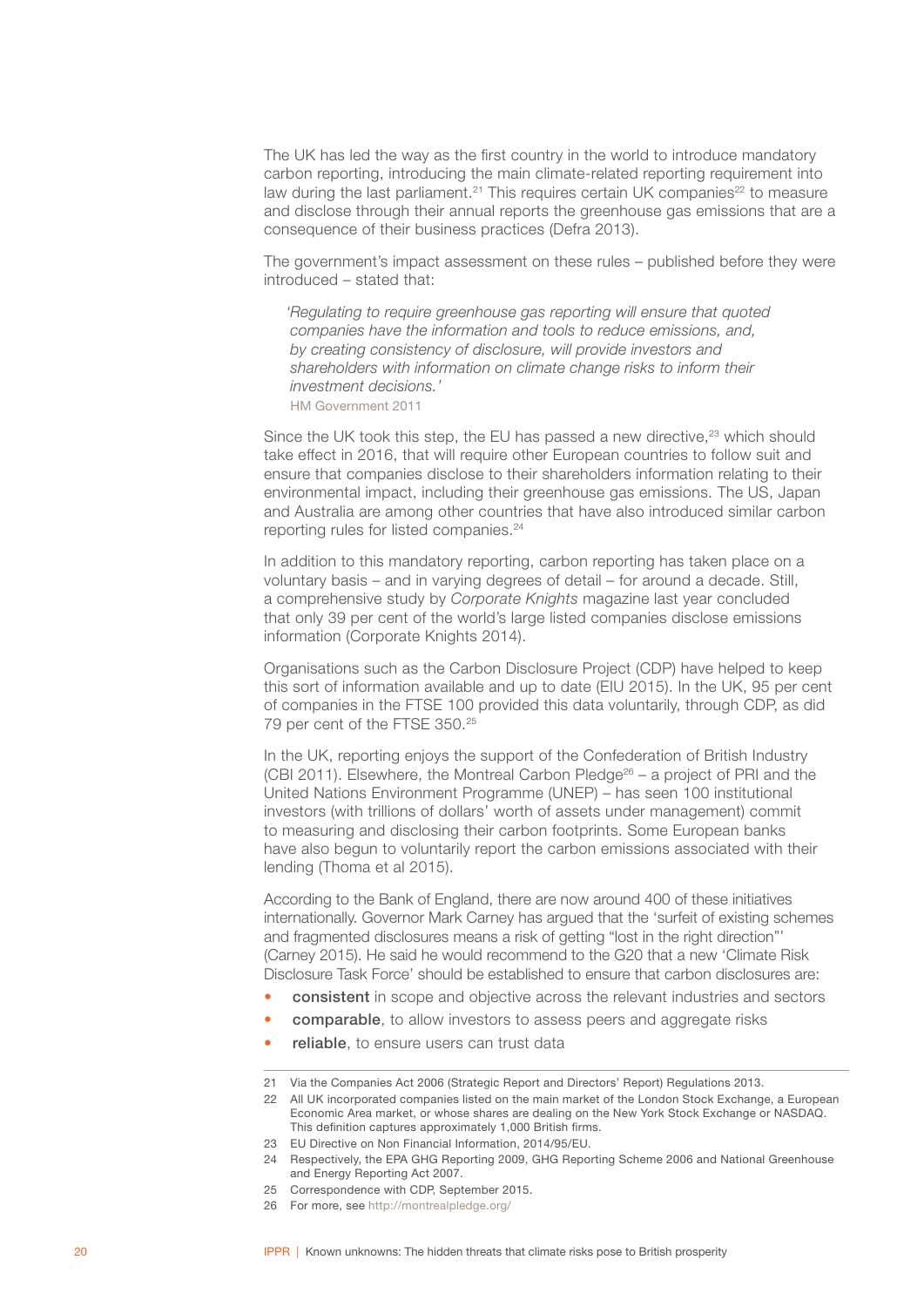- clear presented in a way that makes complex information understandable
- efficient minimising costs and burdens while maximising benefits (ibid).

Carney clearly holds the ambition of making carbon reporting work more effectively:

*'The logical starting point is a co-ordinated assessment of what constitutes effective disclosure, by those who understand what is valuable and feasible.'* ibid

Carney has indicated that his favoured approach would go beyond simply disclosing information about carbon emissions to encompass information about other climate risks as well. The aim is to ensure that the information is both higher quality and more usable.

#### *Insurance industry risk analysis techniques*

One initiative that potentially offers a more granular form of risk assessment comes from the insurance industry, which has a tried-and-tested approach. In November 2014 the Royal Society highlighted how the re/insurance sector has made considerable progress in evaluating the risks posed by extreme weather, and argued that the insurance industry's methods could be used more widely by organisations in the public and private sectors. This would mean organisations and firms stress-testing their financial exposure to extreme weather events by measuring their solvency against a 1-in-100 (1 per cent) per year risk level – that is, against the maximum probable annual financial loss from the kind of event they could expect to see once in a hundred years. Risks could also be assessed over a shorter timeframe (20 years) and a longer timeframe (200 years) to shine a light on other sensitivities (King et al 2015: 140–149).

This information could be disclosed to investors in a standardised, comparable format based on a shared methodology along the lines recommended by Carney. The information generated could be applied strategically to increase resilience and enable better management of risks.

This is an idea that now enjoys strong support within the financial sector, including among credit ratings agencies such as Standard and Poor's; leading insurance companies such as the Willis Group; and among accountancy firms including PwC (UNCS 2014).

In a report commissioned by the UK Foreign and Commonwealth Office, leading industry thinkers Rowan Douglas, Steve Waygood and James Cameron set out how this model could work to produce data that could be applied usefully by markets and regulators:

*'Based on the insurance methodology it would be possible to design a common risk reporting framework that could be applied to all entities (public, private and mutual) including companies, cities and even countries. This would assess risks to each entity's interests under a common template of risk classes, probability thresholds, and periods of time, and translate this into annualised costs, which would be proportionately reduced with greater resilience or reductions in risk.'* King et al 2015: 144

There is now a credible precedent in the marketplace for stress-testing portfolios against climate risks. For a cost of £15,000–£20,000, the global consulting firm Mercer will offer investors a full portfolio climate-risk assessment, taking into account both risks from climate impacts, such as extreme weather, and risks from climate policies (Mercer 2015). This service is already provided to 12 large UK-based funds, and is now being extended to look more closely at the risk to real assets – such as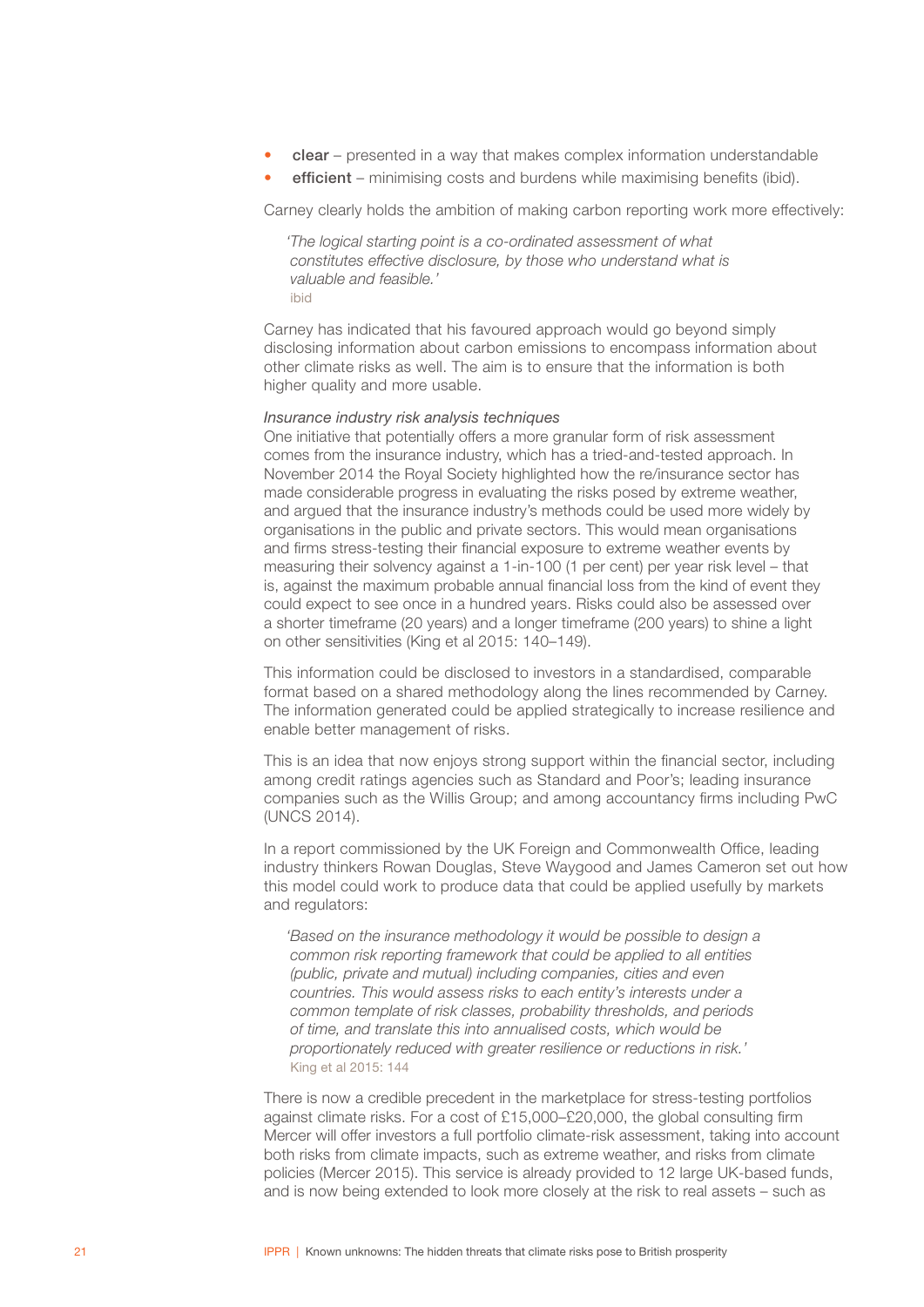real estate or agriculture investments – from climate change, using many of the tools of the insurance industry that we have referred to above.27 This sort of assessment could be incorporated into regular portfolio reviews, which consider strategic asset allocation rather than specific stock-picks and usually take place around once every three years. For funds worth several billion pounds, the costs associated with conducting this kind of stress-test are negligible, but the returns could be great: such a process would encourage and enable the risk-adjusted allocation of capital, which should in turn help to build resilience across the system.

Credit ratings agencies (including Moody's and Standard & Poor's) are understood to be developing their own climate risk assessment models based on a similar approach. Potentially, public science providers, such as the Met Office, could offer their expertise to help develop open-source risk modelling platforms too.

Despite this encouraging progress, challenges remain. There are technical questions about how information generated through these sorts of assessments should be linked to market incentives and decision-making related to asset allocation, particularly while the typical investor's time horizon remains comparatively short. More generally, this kind of approach is likely to face resistance within the investment community until there is a greater recognition that the risks involved are genuinely material. Nevertheless, these are challenges that could be overcome, particularly with the leadership of the Bank of England.

<sup>27</sup> Correspondence with Mercer, August 2015.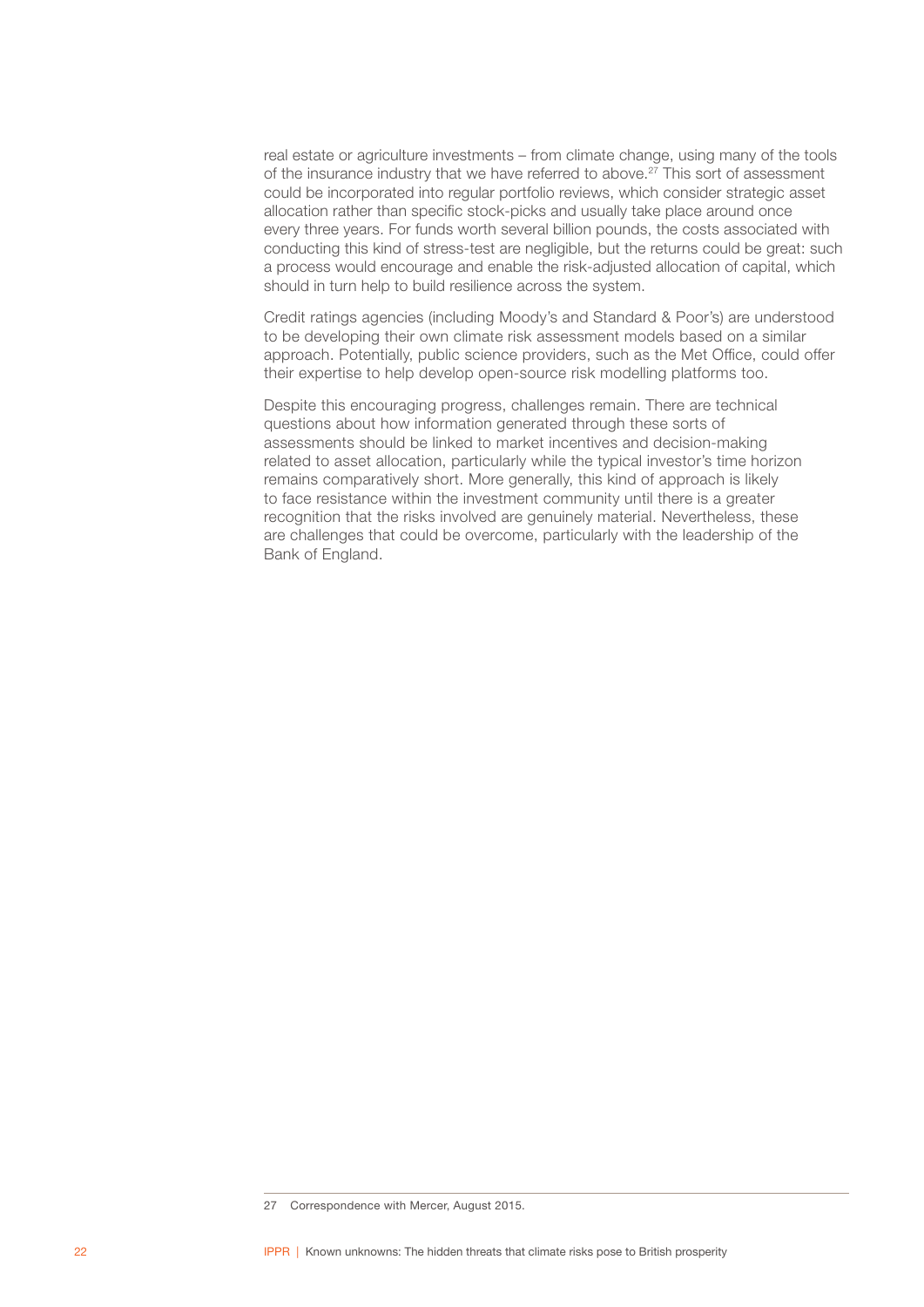# <span id="page-24-0"></span>3. CONCLUSIONS AND RECOMMENDATIONS

Chapter 1 of this paper set out the ways in which climate risks threaten the UK's prosperity and identified some of those who could experience the worst impacts.

Chapter 2 explains why markets do not currently take sufficient account of these risks: because they are seen as too distant to be a financial consideration; because the nature, scale and timing of risk events is unknown; and because there is a widespread belief that climate change is primarily an ethical concern and a matter for public policymaking rather than institutional decision-making.

To address these shortcomings in the market's approach to the risks associated with climate change, IPPR makes the following recommendations.

# Recommendations to build understanding of where the UK economy is vulnerable to climate risks

Following the Paris summit, a cross-party group of MPs, such as the Environmental Audit Committee (EAC), should run a parliamentary inquiry to examine the preparedness of leading UK public and private sector institutions to deal with climate-related risks.

This new inquiry could help MPs to identify the UK's greatest areas of economic vulnerability and to understand how levels of preparedness vary across different sectors of the economy. Its focus should be on the risks associated with likely temperature increases based on the commitments made by governments in Paris.

Business leaders should be required to outline the climate risks they believe they are facing and how – as 'weather takers' – they are addressing them. They should also be required to disclose their strategies for meeting the global climate objectives set at the Paris summit – that is, how they will fulfil their responsibilities as 'weather makers'.

The enquiry could also call for evidence from certain business figures and institutional investors to learn how their company operations are consistent with the carbon reduction targets implied by national climate change commitments.<sup>28</sup>

# Recommendations to ensure financial decision-makers have the information they need in order to account for climate risks

Building on existing UK carbon reporting, MPs should consider whether to require disclosure of climate risks and, if so, over what time period. This could be followed by regular climate-related stress testing of listed companies and financial institutions in Britain.

A stress test approach could use modelling of the kind used for decades by the insurance industry to test the potential financial impact of a maximum probable annual financial loss that an individual or organisation could expect once in a

<sup>28</sup> That is, via 'intended nationally determined contributions' (INDCs).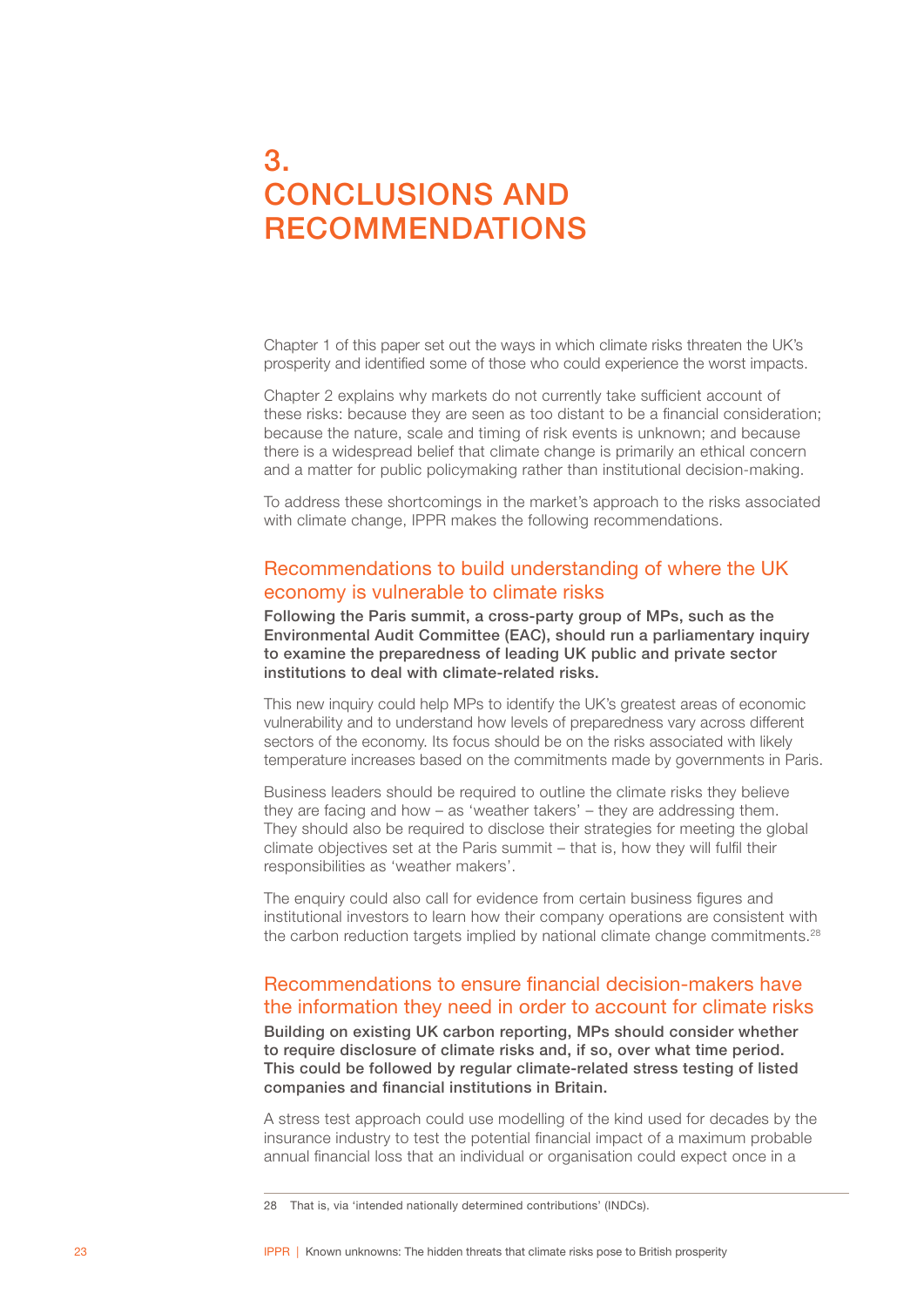<span id="page-25-0"></span>hundred years, based on the latest scientific evidence. This would reveal the likely level of resilience of different businesses.

Work by the Royal Society, the UN Environment Programme and leading thinkers in the private sector indicates that it is now possible to run detailed modelling in order to understand the potential economic impact of climate risks. This information should be disclosed in a standardised, comparable format based on a shared methodology, to ensure consistency across the marketplace. Disclosure of this information would be particularly useful in helping financial decision-makers to assess and manage risk.

The French government legislated earlier this year to formalise best practice by requiring listed companies and institutional investors to undertake climate stress tests. MPs should consider whether rules like this should be introduced – or at least piloted – in the UK.

Furthermore, national science research organisations – such as the Royal Society, Met Office, government chief scientists and research funding councils – should collaborate with private-sector risk and resilience modelling agencies to advance research that can usefully inform financial decision-making.

This would ensure risk-assessment modelling within the financial services industry is based on the best and most recent scientific understanding. Uncertainty surrounding the reliability of scientific projections on climate risks can be addressed through targeted funding for, and greater dialogue between, those institutions funding and undertaking the research into risks and those who can usefully apply their findings within the real economy.

## Recommendations to ensure asset managers do not ignore these risks in their decision-making

The government should clarify the law governing fiduciary duty so it is clear that climate risks that materially impact upon the value of investments must be taken into account by institutional investors.

Some have argued that the existing UK rules governing fiduciary duty already capture the need to address long-term risks to investments associated with climate change, but others claim that current rules mean these factors should *not* be considered. Overall, the availability of climate risk assessments increasingly indicates that there is an ability to take on board the material risks arising from climate change where there may not have been previously.

# Recommendations to reduce the overall level of the risk that most businesses face as a consequence of climate change

The government should continue to deploy policies that incentivise investment in clean energy and reduce the relative economic attractiveness of the most polluting practices – for example, through carbon pricing and other carbon mitigation policies.

The Paris summit offers a major opportunity for governments to send a clear signal that the era of fossil-fuel-powered growth is coming to an end. The UK should champion an agreement from the Paris talks that commits each country to raise its ambition on reducing emissions every five years until atmospheric levels of greenhouse gases are stabilised at safe levels.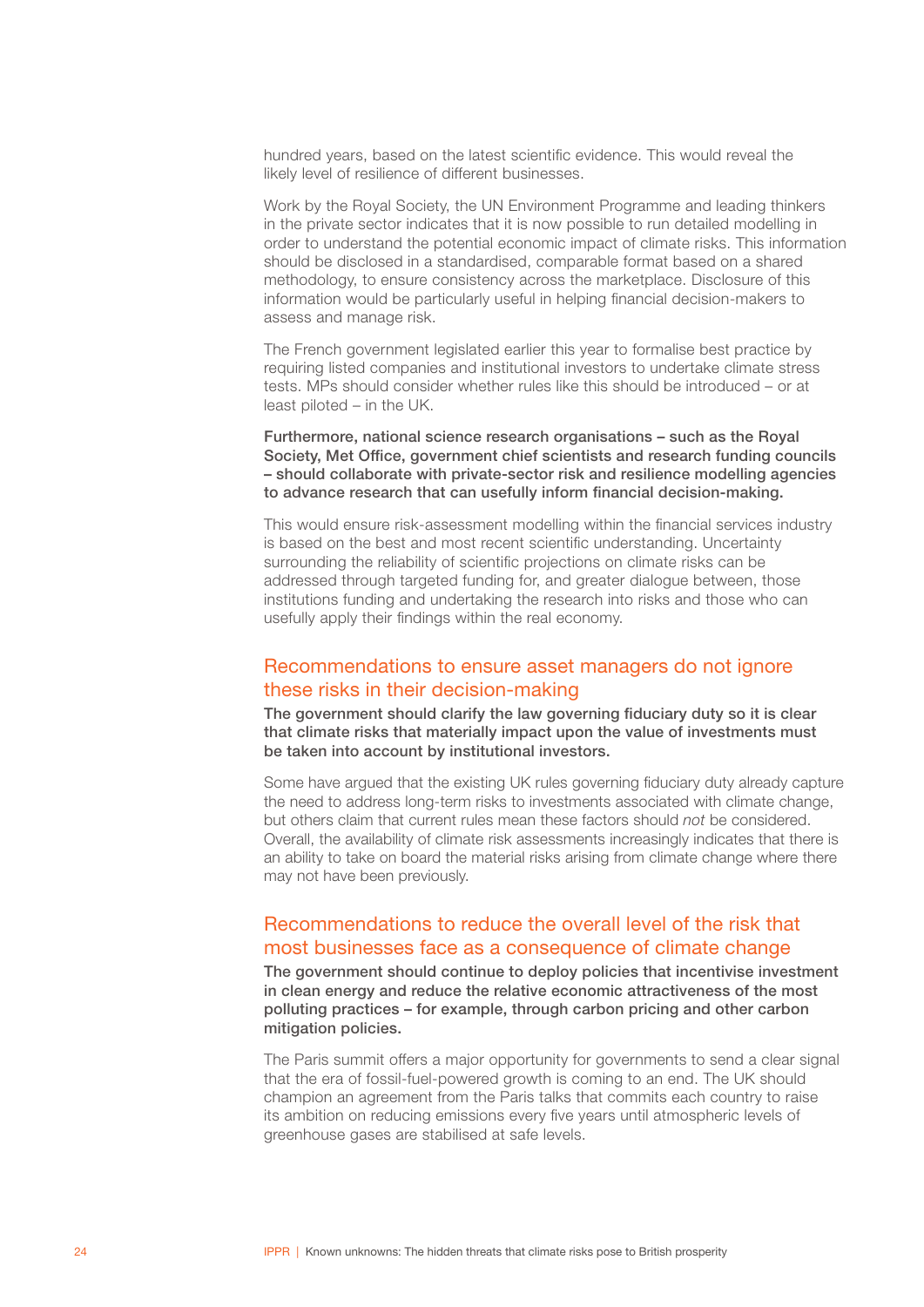# <span id="page-26-0"></span>**REFERENCES**

- Aldridge J and Straw W (2015) *Scuttling coal: How ending unabated coal generation can stimulate investment, cut bills and tackle carbon pollution*, IPPR. [http://www.ippr.org/publications/scuttling-coal-ending-unabated](http://www.ippr.org/publications/scuttling-coal-ending-unabated-coal-generation)[coal-generation](http://www.ippr.org/publications/scuttling-coal-ending-unabated-coal-generation)
- Asset Owners Disclosure Project (AODP) (2015) 'World's largest investors continue to gamble on climate change', press release, 27 April 2015. [http://aodproject.net/](http://aodproject.net/news/85-world-s-largest-investors-continue-to-gamble-on-climate-risk.html) [news/85-world-s-largest-investors-continue-to-gamble-on-climate-risk.html](http://aodproject.net/news/85-world-s-largest-investors-continue-to-gamble-on-climate-risk.html)
- Association of British Insurers (2014) 'Insurance Industry Key Facts 2014'. <https://www.abi.org.uk/Insurance-and-savings/Industry-data/Key-Facts-2014>
- Aviva (2015) 'Climate change value at risk to investment and Aviva's strategic response', July 2015. [http://www.aviva.com/media/thought-leadership/climate](http://www.aviva.com/media/thought-leadership/climate-change-value-risk-investment-and-avivas-strategic-response/)[change-value-risk-investment-and-avivas-strategic-response/](http://www.aviva.com/media/thought-leadership/climate-change-value-risk-investment-and-avivas-strategic-response/)
- Bank of England Prudential Regulation Authority (BoE PRA) (2015) *The impact of climate change on the UK insurance sector: A climate change adaptation report by the Prudential Regulation Authority*. [http://www.bankofengland.co.uk/pra/](http://www.bankofengland.co.uk/pra/Documents/supervision/activities/pradefra0915.pdf) [Documents/supervision/activities/pradefra0915.pdf](http://www.bankofengland.co.uk/pra/Documents/supervision/activities/pradefra0915.pdf)
- Banks A, Hamroush S, Taylor C and Hardie M (2014) *An International Perspective on the UK – Gross Domestic Product*, Office for National Statistics (ONS). [http://www.ons.gov.uk/ons/rel/elmr/an-international-perspective-on-the-uk/](http://www.ons.gov.uk/ons/rel/elmr/an-international-perspective-on-the-uk/gross-domestic-product/art-gdp.html) [gross-domestic-product/art-gdp.html](http://www.ons.gov.uk/ons/rel/elmr/an-international-perspective-on-the-uk/gross-domestic-product/art-gdp.html)
- Baxter S (2015) 'What are trustees' legal duties in dealing with climate change risks?', Professional Pensions website, 1 May 2015. [http://www.professionalpensions.com/professional-pensions/](http://www.professionalpensions.com/professional-pensions/news-analysis/2406668/what-are-trustees-legal-duties-in-dealing-with-climate-change-risks) [news-analysis/2406668/what-are-trustees-legal-duties-in-dealing](http://www.professionalpensions.com/professional-pensions/news-analysis/2406668/what-are-trustees-legal-duties-in-dealing-with-climate-change-risks)[with-climate-change-risks](http://www.professionalpensions.com/professional-pensions/news-analysis/2406668/what-are-trustees-legal-duties-in-dealing-with-climate-change-risks)
- Bloomberg New Energy Finance [BNEF] (2013) 'Clean Energy White Paper', 20 February 2013. [http://www.businessgreen.com/digital\\_assets/6355/BNEF\\_](http://www.businessgreen.com/digital_assets/6355/BNEF_financial_regulation_biased_against_clean_energy_and_green_infrastructu.pdf) financial regulation biased against clean energy and green infrastructu.pdf
- Business Green (2013) 'Financial markets inherently biased against clean energy, warn analysts', 21 February 2013. [http://www.businessgreen.com/bg/news/2249651/](http://www.businessgreen.com/bg/news/2249651/financial-markets-inherently-bias-against-clean-energy-warn-analysts) [financial-markets-inherently-bias-against-clean-energy-warn-analysts](http://www.businessgreen.com/bg/news/2249651/financial-markets-inherently-bias-against-clean-energy-warn-analysts)
- Carbon Trust (2015) *Titans or Titanics? Understanding the business response to climate change and resource scarcity*. [http://www.carbontrust.com/resources/](http://www.carbontrust.com/resources/reports/advice/titans-or-titanics/) [reports/advice/titans-or-titanics/](http://www.carbontrust.com/resources/reports/advice/titans-or-titanics/)
- Carney M (2015) 'Breaking the tragedy of the horizon climate change and financial stability', speech, Bank of England, 29 September 2015. [http://www.bankofengland.co.uk/publications/Pages/](http://www.bankofengland.co.uk/publications/Pages/speeches/2015/844.aspx) [speeches/2015/844.aspx](http://www.bankofengland.co.uk/publications/Pages/speeches/2015/844.aspx)
- Centers for Disease Control and Prevention (CDCP) (2015) 'Climate effects on health'.<http://www.cdc.gov/climateandhealth/effects/>
- Centre for Climate and Security (CCS) (2014) 'UK Ministry of Defence: The destabilising consequences of climate change', 2 July 2014. [http://climateandsecurity.org/2014/07/02/uk-ministry-of-defence-the](http://climateandsecurity.org/2014/07/02/uk-ministry-of-defence-the-destabilising-consequences-of-climate-change/)[destabilising-consequences-of-climate-change/](http://climateandsecurity.org/2014/07/02/uk-ministry-of-defence-the-destabilising-consequences-of-climate-change/)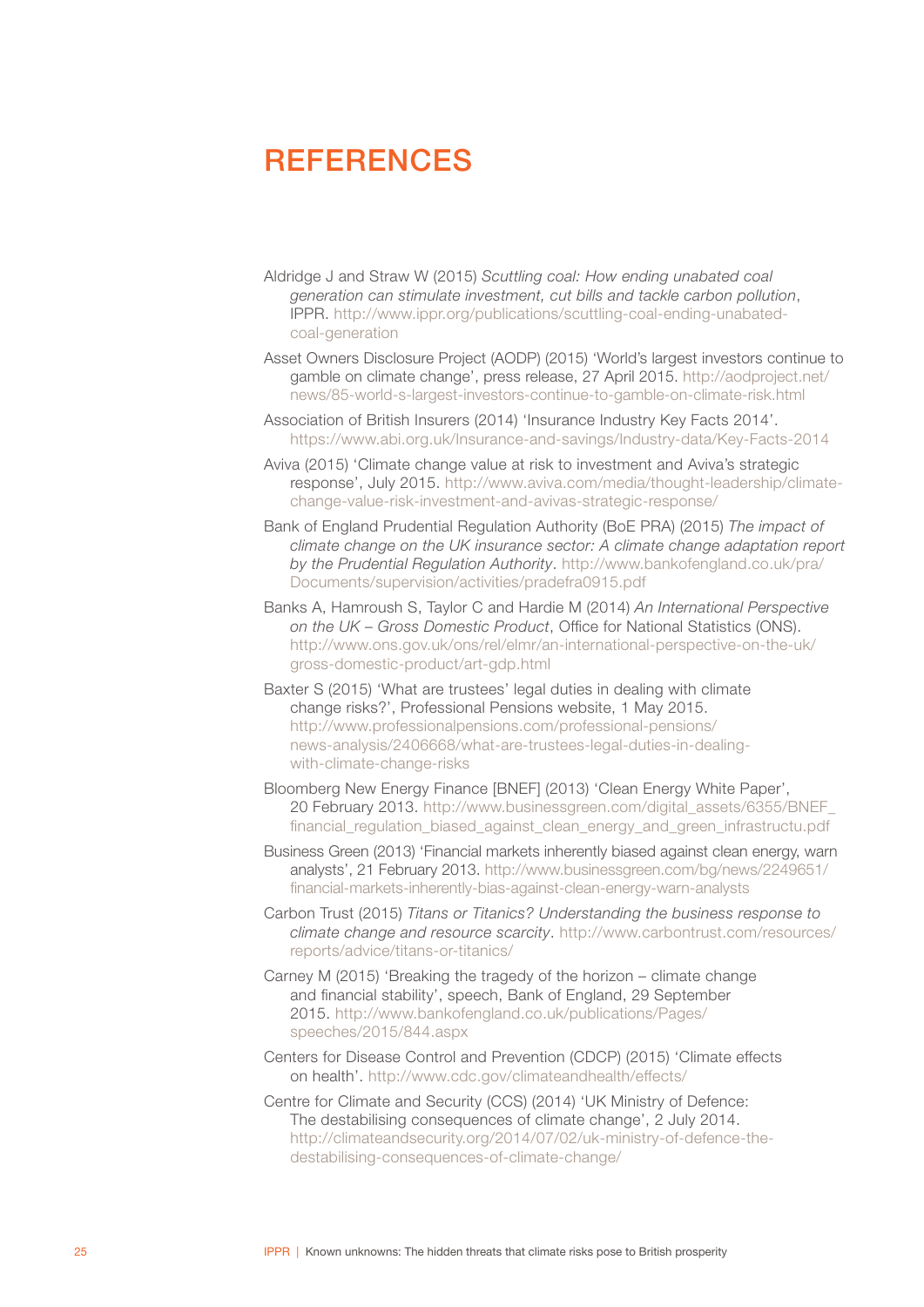- Ceres (2009) 'Regulators Require Insurers to Disclose Climate Change Risks and Strategies', press release, 17 March 2009. [http://www.ceres.org/press/press](http://www.ceres.org/press/press-releases/regulators-require-insurers-to-disclose-climate-change-risks-and-strategies)[releases/regulators-require-insurers-to-disclose-climate-change-risks-and-strategies](http://www.ceres.org/press/press-releases/regulators-require-insurers-to-disclose-climate-change-risks-and-strategies)
- Channell J, Curmi E, Nguyen P, Prior E, Syme A, Jansen H, Rahbari E, Morse E, Kleinman S and Kruger T (2015) *Energy Darwinism II: Why a low carbon future doesn't need to cost the Earth*, CitiGroup. [https://www.citivelocity.com/citigps/](https://www.citivelocity.com/citigps/ReportSeries.action?recordId=41) [ReportSeries.action?recordId=41](https://www.citivelocity.com/citigps/ReportSeries.action?recordId=41)
- Chenet H, Thoma J and Janci D (2015) *Financial risk and the transition to a low-carbon economy: towards a stress testing framework*, working paper, 2i Investing Initiative. [http://2degrees-investing.org/IMG/pdf/2dii\\_risk\\_](http://2degrees-investing.org/IMG/pdf/2dii_risk_transition_low-carbon_workingpaper_jul2015.pdf) [transition\\_low-carbon\\_workingpaper\\_jul2015.pdf](http://2degrees-investing.org/IMG/pdf/2dii_risk_transition_low-carbon_workingpaper_jul2015.pdf)
- Committee on Climate Change [CCC] (2014) *Managing climate risks to well-being and the economy*. [https://www.theccc.org.uk/publication/managing-climate](https://www.theccc.org.uk/publication/managing-climate-risks-to-well-being-and-the-economy-asc-progress-report-2014/)[risks-to-well-being-and-the-economy-asc-progress-report-2014/](https://www.theccc.org.uk/publication/managing-climate-risks-to-well-being-and-the-economy-asc-progress-report-2014/)
- Committee on Climate Change [CCC] (2015) 'Adapting to climate change', webpage. [https://www.theccc.org.uk/tackling-climate-change/preparing](https://www.theccc.org.uk/tackling-climate-change/preparing-for-climate-change/)[for-climate-change/](https://www.theccc.org.uk/tackling-climate-change/preparing-for-climate-change/)
- Confederation of British Industry [CBI] (2011) 'CBI backs mandatory carbon reporting for businesses', press release, 5 July 2011. [http://www.cbi.org.uk/](http://www.cbi.org.uk/media-centre/press-releases/2011/07/cbi-backs-mandatory-carbon-reporting-for-businesses/) [media-centre/press-releases/2011/07/cbi-backs-mandatory-carbon-reporting](http://www.cbi.org.uk/media-centre/press-releases/2011/07/cbi-backs-mandatory-carbon-reporting-for-businesses/)[for-businesses/](http://www.cbi.org.uk/media-centre/press-releases/2011/07/cbi-backs-mandatory-carbon-reporting-for-businesses/)
- Connor S (2015) 'Global warming: World already halfway towards threshold that could result in dangerous climate change, say scientists', *Independent*, 10 November 2015. [http://www.independent.co.uk/environment/climate](http://www.independent.co.uk/environment/climate-change/climate-change-global-average-temperatures-break-through-1c-increase-on-pre-industrial-levels-for-a6727361.html)[change/climate-change-global-average-temperatures-break-through-1c](http://www.independent.co.uk/environment/climate-change/climate-change-global-average-temperatures-break-through-1c-increase-on-pre-industrial-levels-for-a6727361.html)[increase-on-pre-industrial-levels-for-a6727361.html](http://www.independent.co.uk/environment/climate-change/climate-change-global-average-temperatures-break-through-1c-increase-on-pre-industrial-levels-for-a6727361.html)
- Corporate Knights (2014) *Measuring sustainability disclosure: Ranking the world's stock exchanges*. [http://www.corporateknights.com/wp-content/reports/2014\\_](http://www.corporateknights.com/wp-content/reports/2014_World_Stock_Exchange.pdf) World Stock Exchange.pdf
- Covington H and Thamotheram R (2015) 'The case for forceful stewardship: Part 1, the Financial risk from global warming'. [http://papers.ssrn.com/sol3/papers.](http://papers.ssrn.com/sol3/papers.cfm?abstract_id=2551478) [cfm?abstract\\_id=2551478](http://papers.ssrn.com/sol3/papers.cfm?abstract_id=2551478)
- Crawford M and Seidel S (2013) *Weathering the storm: Building business resilience to climate change*, Center for Climate and Energy Solutions (C2ES). [http://www.c2es.org/publications/weathering-storm-building-business](http://www.c2es.org/publications/weathering-storm-building-business-resilience-climate-change)[resilience-climate-change](http://www.c2es.org/publications/weathering-storm-building-business-resilience-climate-change)
- Department for Environment, Food and Rural Affairs [Defra] (2012a) *UK Climate Change Risk Assessment: Government Report*. [https://www.gov.uk/government/](https://www.gov.uk/government/publications/uk-climate-change-risk-assessment-government-report) [publications/uk-climate-change-risk-assessment-government-report](https://www.gov.uk/government/publications/uk-climate-change-risk-assessment-government-report)
- Department for Environment, Food and Rural Affairs [Defra] (2012b) *Obtaining flood insurance in high risk areas*. [https://www.gov.uk/government/publications/](https://www.gov.uk/government/publications/obtaining-flood-insurance-in-high-risk-areas) [obtaining-flood-insurance-in-high-risk-areas](https://www.gov.uk/government/publications/obtaining-flood-insurance-in-high-risk-areas)
- Department for Environment, Food and Rural Affairs [Defra] (2013) 'Environmental Reporting Guidelines: Including mandatory greenhouse gas reporting guidance' June 2013. [https://www.gov.uk/government/uploads/system/uploads/](https://www.gov.uk/government/uploads/system/uploads/attachment_data/file/206392/pb13944-env-reporting-guidance.pdf) [attachment\\_data/file/206392/pb13944-env-reporting-guidance.pdf](https://www.gov.uk/government/uploads/system/uploads/attachment_data/file/206392/pb13944-env-reporting-guidance.pdf)
- Economist Intelligence Unit (EIU) (2015) 'The cost of inaction: Recognising the value at risk from climate change', Aviva. [http://www.aviva.com/media/upload/EIU](http://www.aviva.com/media/upload/EIU-cost-of-inaction.pdf)[cost-of-inaction.pdf](http://www.aviva.com/media/upload/EIU-cost-of-inaction.pdf)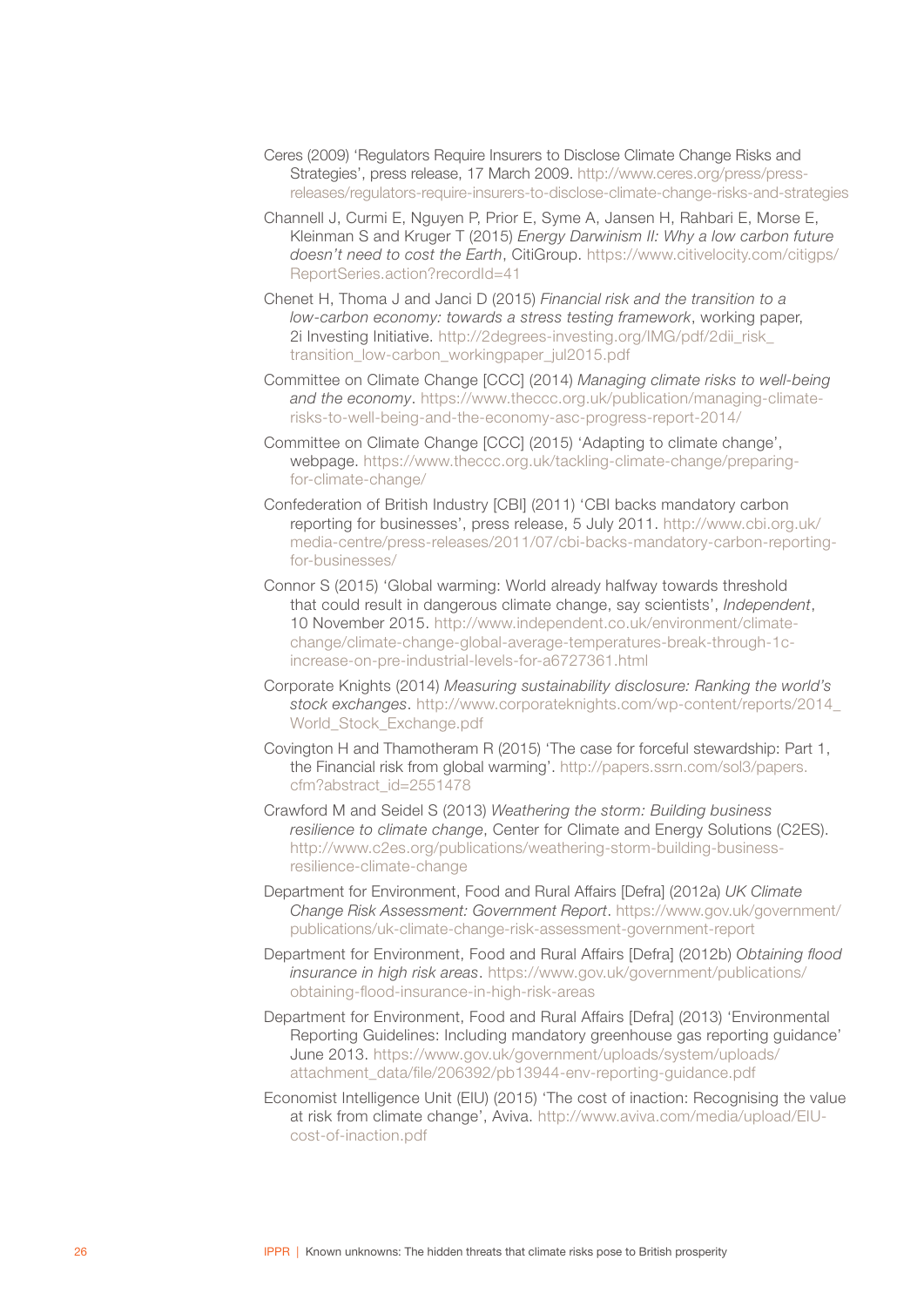- Evans-Pritchard A (2015) 'G20: fossil fuel fears could hammer global financial system', *Telegraph*, 29 April 2015. [http://www.telegraph.co.uk/finance/11563768/G20-to](http://www.telegraph.co.uk/finance/11563768/G20-to-probe-carbon-bubble-risk-to-global-financial-system.html)[probe-carbon-bubble-risk-to-global-financial-system.html](http://www.telegraph.co.uk/finance/11563768/G20-to-probe-carbon-bubble-risk-to-global-financial-system.html)
- Fair Pensions (2012) *The enlightened shareholder: Clarifying investors' fiduciary duties*. [http://shareaction.org/sites/default/files/uploaded\\_files/](http://shareaction.org/sites/default/files/uploaded_files/policy/EnlightenedFiduciaryReport.pdf) [policy/EnlightenedFiduciaryReport.pdf](http://shareaction.org/sites/default/files/uploaded_files/policy/EnlightenedFiduciaryReport.pdf)
- FTSE (2015) 'FTSE 100 Index', FTSE fact sheet, as at 19 October 2015. <http://www.ftse.com/Analytics/FactSheets/Home/>
- Garman J (2015) 'Two degrees of separation: What would a successful Paris Summit mean for the battle against climate change?', *Juncture* 22(2): 164– 168. [http://www.ippr.org/juncture/two-degrees-of-separation-what-would-a](http://www.ippr.org/juncture/two-degrees-of-separation-what-would-a-successful-paris-summit-mean-for-the-battle-against-climate-change)[successful-paris-summit-mean-for-the-battle-against-climate-change](http://www.ippr.org/juncture/two-degrees-of-separation-what-would-a-successful-paris-summit-mean-for-the-battle-against-climate-change)
- Garman J and Aldridge J (2015) *When the levy breaks: Energy bills, green levies and a fairer low-carbon transition*, IPPR. [http://www.ippr.org/publications/when](http://www.ippr.org/publications/when-the-levy-breaks-energy-bills-green-levies-and-a-fairer-low-carbon-transition)[the-levy-breaks-energy-bills-green-levies-and-a-fairer-low-carbon-transition](http://www.ippr.org/publications/when-the-levy-breaks-energy-bills-green-levies-and-a-fairer-low-carbon-transition)
- Global Investor Coalition on Climate Change [GICCC] (2013) *Third Annual Report on Actions and Progress*. [http://www.iigcc.org/files/publication-files/2013\\_Global\\_](http://www.iigcc.org/files/publication-files/2013_Global_Investor_Survey_Report_Final.pdf) [Investor\\_Survey\\_Report\\_Final.pdf](http://www.iigcc.org/files/publication-files/2013_Global_Investor_Survey_Report_Final.pdf)
- Gonzalez Pelaez A and von Dahlen S (2015) *Insurance regulation for sustainable development: protecting human rights against climate risk and natural hazards*, University of Cambridge Institute for Sustainability Leadership. [http://www.cisl.cam.ac.uk/publications/sustainable-finance-publications/](http://www.cisl.cam.ac.uk/publications/sustainable-finance-publications/insurance-regulation-for-sustainable-development) [insurance-regulation-for-sustainable-development](http://www.cisl.cam.ac.uk/publications/sustainable-finance-publications/insurance-regulation-for-sustainable-development)
- Gulliver S (2015) 'Financing the low-carbon economy', speech, September 2015 <http://www.hsbc.com/news-and-insight/2015/financing-the-low-carbon-economy>
- HM Government (2011) *Impact Assessment of Options for Company GHG Reporting*, IA no DEFRA1334. [https://www.gov.uk/government/uploads/system/](https://www.gov.uk/government/uploads/system/uploads/attachment_data/file/82354/20120620-ghg-consult-final-ia.pdf) [uploads/attachment\\_data/file/82354/20120620-ghg-consult-final-ia.pdf](https://www.gov.uk/government/uploads/system/uploads/attachment_data/file/82354/20120620-ghg-consult-final-ia.pdf)
- HSBC (2015) *Stranded assets: what next?* [http://www.businessgreen.com/digital\\_](http://www.businessgreen.com/digital_assets/8779/hsbc_Stranded_assets_what_next.pdf) [assets/8779/hsbc\\_Stranded\\_assets\\_what\\_next.pdf](http://www.businessgreen.com/digital_assets/8779/hsbc_Stranded_assets_what_next.pdf)
- International Panel on Climate Change [IPCC] (2014) *Climate Change 2014: Synthesis Report*.<http://www.ipcc.ch/report/ar5/syr/>
- Kay J (2012) *The Kay review of UK equity markets and long-term decision making, final report*, Department for Business, Innovation and Skills. [https://www.gov.uk/](https://www.gov.uk/government/uploads/system/uploads/attachment_data/file/253454/bis-12-917-kay-review-of-equity-markets-final-report.pdf) [government/uploads/system/uploads/attachment\\_data/file/253454/bis-12-917](https://www.gov.uk/government/uploads/system/uploads/attachment_data/file/253454/bis-12-917-kay-review-of-equity-markets-final-report.pdf) [kay-review-of-equity-markets-final-report.pdf](https://www.gov.uk/government/uploads/system/uploads/attachment_data/file/253454/bis-12-917-kay-review-of-equity-markets-final-report.pdf)
- King D, Schrag D, Dadi Z, Ye Q and Ghosh A (2015) *Climate change: a risk assessment – risk reduction: elements of a proportionate response*, University of Cambridge Centre for Science and Policy. [http://www.csap.cam.ac.uk/projects/climate](http://www.csap.cam.ac.uk/projects/climate-change-risk-assessment/)[change-risk-assessment/](http://www.csap.cam.ac.uk/projects/climate-change-risk-assessment/)
- Law Commission (2014) *Fiduciary duties of investment intermediaries*, HC 368. [https://www.gov.uk/government/publications/fiduciary-duties-of-investment](https://www.gov.uk/government/publications/fiduciary-duties-of-investment-intermediaries)[intermediaries](https://www.gov.uk/government/publications/fiduciary-duties-of-investment-intermediaries)
- Lloyds (2015) 'Lloyd's report highlights vulnerability of global food system', press release, 16 June 2015. [https://www.lloyds.com/lloyds/press-centre/](https://www.lloyds.com/lloyds/press-centre/press-releases/2015/06/food-system-shock) [press-releases/2015/06/food-system-shock](https://www.lloyds.com/lloyds/press-centre/press-releases/2015/06/food-system-shock)
- London Market Group (LMG) and BCG (2014) 'London Matters: The competitive position of the London Insurance Market – The fact base'. <http://www.londonmarketgroup.co.uk>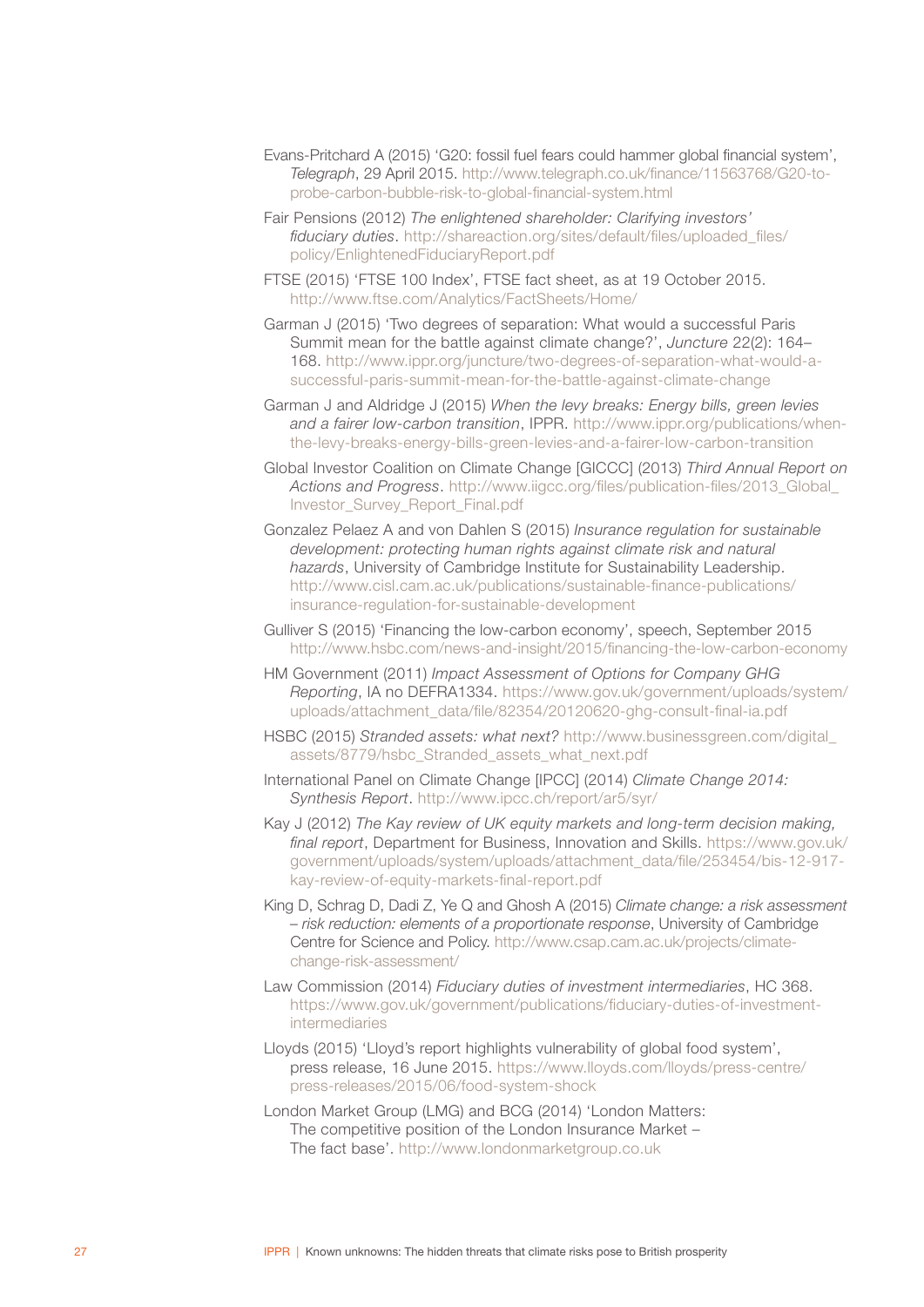- Marriage M (2014) 'Pension funds urged to publish climate risks', *Financial Times*, 22 June 2014. [http://www.ft.com/cms/s/0/1c5e0b58-f795-11e3-90fa-](http://www.ft.com/cms/s/0/1c5e0b58-f795-11e3-90fa-00144feabdc0.html)[00144feabdc0.html](http://www.ft.com/cms/s/0/1c5e0b58-f795-11e3-90fa-00144feabdc0.html)
- Mercer (2015) *Investing in a time of climate change*. [http://www.mercer.com/](http://www.mercer.com/services/investments/investment-opportunities/responsible-investment/investing-in-a-time-of-climate-change-report-2015.html) [services/investments/investment-opportunities/responsible-investment/](http://www.mercer.com/services/investments/investment-opportunities/responsible-investment/investing-in-a-time-of-climate-change-report-2015.html) [investing-in-a-time-of-climate-change-report-2015.html](http://www.mercer.com/services/investments/investment-opportunities/responsible-investment/investing-in-a-time-of-climate-change-report-2015.html)
- Munich Re (2015a) 'Loss events worldwide, 1980–2014', figure, January 2015. [https://www.munichre.com/site/touch-naturalhazards/get/documents\\_](https://www.munichre.com/site/touch-naturalhazards/get/documents_E2080665585/mr/assetpool.shared/Documents/5_Touch/_NatCatService/Focus_analyses/1980-2014-Loss-events-worldwide.pdf) [E2080665585/mr/assetpool.shared/Documents/5\\_Touch/\\_NatCatService/](https://www.munichre.com/site/touch-naturalhazards/get/documents_E2080665585/mr/assetpool.shared/Documents/5_Touch/_NatCatService/Focus_analyses/1980-2014-Loss-events-worldwide.pdf) [Focus\\_analyses/1980-2014-Loss-events-worldwide.pdf](https://www.munichre.com/site/touch-naturalhazards/get/documents_E2080665585/mr/assetpool.shared/Documents/5_Touch/_NatCatService/Focus_analyses/1980-2014-Loss-events-worldwide.pdf)
- Munich Re (2015b) 'Loss events worldwide 2014: 10 costliest events ordered by overall losses', figure, January 2015. [http://www.munichre.com/site/](http://www.munichre.com/site/corporate/get/documents_E-1430851826/mr/assetpool.shared/Documents/5_Touch/Natural Hazards/NatCatService/Annual Statistics/2014/mr-natcatservice-naturaldisaster-2014-10-costliest-events-overall-losses.pdf) [corporate/get/documents\\_E-1430851826/mr/assetpool.shared/Documents/5\\_](http://www.munichre.com/site/corporate/get/documents_E-1430851826/mr/assetpool.shared/Documents/5_Touch/Natural Hazards/NatCatService/Annual Statistics/2014/mr-natcatservice-naturaldisaster-2014-10-costliest-events-overall-losses.pdf) [Touch/Natural%20Hazards/NatCatService/Annual%20Statistics/2014/mr](http://www.munichre.com/site/corporate/get/documents_E-1430851826/mr/assetpool.shared/Documents/5_Touch/Natural Hazards/NatCatService/Annual Statistics/2014/mr-natcatservice-naturaldisaster-2014-10-costliest-events-overall-losses.pdf)[natcatservice-naturaldisaster-2014-10-costliest-events-overall-losses.pdf](http://www.munichre.com/site/corporate/get/documents_E-1430851826/mr/assetpool.shared/Documents/5_Touch/Natural Hazards/NatCatService/Annual Statistics/2014/mr-natcatservice-naturaldisaster-2014-10-costliest-events-overall-losses.pdf)
- Office for National Statistics [ONS] (2014) *Occupational Pension Schemes Survey, 2013*. [http://www.ons.gov.uk/ons/rel/fi/occupational-pension](http://www.ons.gov.uk/ons/rel/fi/occupational-pension-schemes-survey/2013/stb-opss.html)[schemes-survey/2013/stb-opss.html](http://www.ons.gov.uk/ons/rel/fi/occupational-pension-schemes-survey/2013/stb-opss.html)
- Platform, 350.org, Community Reinvest, Friends of the Earth, Friends of the Earth Scotland (2015) *Local government pensions, fossil fuels and the transition to a new economy*. [http://platformlondon.org/p-publications/local-government](http://platformlondon.org/p-publications/local-government-pensions-fossil-fuels-the-transition-to-a-new-economy/)[pensions-fossil-fuels-the-transition-to-a-new-economy/](http://platformlondon.org/p-publications/local-government-pensions-fossil-fuels-the-transition-to-a-new-economy/)
- PricewaterhouseCoopers [PwC] (2012) *The total tax contribution of the UK oil and gas industry*. [http://www.pwc.co.uk/services/tax/](http://www.pwc.co.uk/services/tax/insights/total-tax-contribution-of-the-uk-oil-gas-industry.html) [insights/total-tax-contribution-of-the-uk-oil-gas-industry.html](http://www.pwc.co.uk/services/tax/insights/total-tax-contribution-of-the-uk-oil-gas-industry.html)
- Royal Society (2014) *Resilience to extreme weather*. [https://royalsociety.org/](https://royalsociety.org/topics-policy/projects/resilience-extreme-weather/) [topics-policy/projects/resilience-extreme-weather/](https://royalsociety.org/topics-policy/projects/resilience-extreme-weather/)
- Ruddick G (2015) 'BP reveals \$6.3bn quarterly loss owing to Deepwater Horizon bill', *Guardian*, 28 July 2015. [http://www.theguardian.com/business/2015/jul/28/bp](http://www.theguardian.com/business/2015/jul/28/bp-loss-deepwater-horizon-bill)[loss-deepwater-horizon-bill](http://www.theguardian.com/business/2015/jul/28/bp-loss-deepwater-horizon-bill)
- ShareAction (2015) 'Response to consultation on changes to the Investment Regulations following the Law Commission's report "Fiduciary Duties of Investment Intermediaries"'. [http://action.shareaction.org/page/-/ShareAction](http://action.shareaction.org/page/-/ShareActionResponseToConsultationOnFiduciaryDuty%28Apr2015%29.pdf) [ResponseToConsultationOnFiduciaryDuty%28Apr2015%29.pdf](http://action.shareaction.org/page/-/ShareActionResponseToConsultationOnFiduciaryDuty%28Apr2015%29.pdf)
- Stern N (2006) *Stern Review: The Economics of Climate Change*, executive summary, HM Treasury and Cabinet Office. [http://webarchive.nationalarchives.](http://webarchive.nationalarchives.gov.uk/20080910140413/http://www.hm-treasury.gov.uk/independent_reviews/stern_review_economics_climate_change/sternreview_summary.cfm) [gov.uk/20080910140413/http://www.hm-treasury.gov.uk/independent\\_reviews/](http://webarchive.nationalarchives.gov.uk/20080910140413/http://www.hm-treasury.gov.uk/independent_reviews/stern_review_economics_climate_change/sternreview_summary.cfm) [stern\\_review\\_economics\\_climate\\_change/sternreview\\_summary.cfm](http://webarchive.nationalarchives.gov.uk/20080910140413/http://www.hm-treasury.gov.uk/independent_reviews/stern_review_economics_climate_change/sternreview_summary.cfm)
- Straw W, Platt R and Williams J (2014) *A brighter future: How tackling climate change can deliver better living standards and shared prosperity*, IPPR. <http://www.ippr.org/publications/a-brighter-future>
- Sullivan R, Martindale W, Robins N and Winch H (2014) 'The case for investor engagement in public policy', Principles for Responsible Investing. [http://www.unpri.org/wp-content/uploads/PRI\\_Case-for-](http://www.unpri.org/wp-content/uploads/PRI_Case-for-Investor-Engagement.pdf)[Investor-Engagement.pdf](http://www.unpri.org/wp-content/uploads/PRI_Case-for-Investor-Engagement.pdf)
- Sullivan R, Martindale W, Feller E and Bordon A (2015) 'Fiduciary Duty in the 21 Century', UN Environment Programme. [http://www.unepfi.org/fileadmin/](http://www.unepfi.org/fileadmin/documents/fiduciary_duty_21st_century.pdf) [documents/fiduciary\\_duty\\_21st\\_century.pdf](http://www.unepfi.org/fileadmin/documents/fiduciary_duty_21st_century.pdf)
- Sussman F and Freed JR (2008) *Adapting to Climate Change: A Business Approach*, Pew Center on Global Climate Change. [http://www.c2es.org/publications/business](http://www.c2es.org/publications/business-approach-adaptation)[approach-adaptation](http://www.c2es.org/publications/business-approach-adaptation)